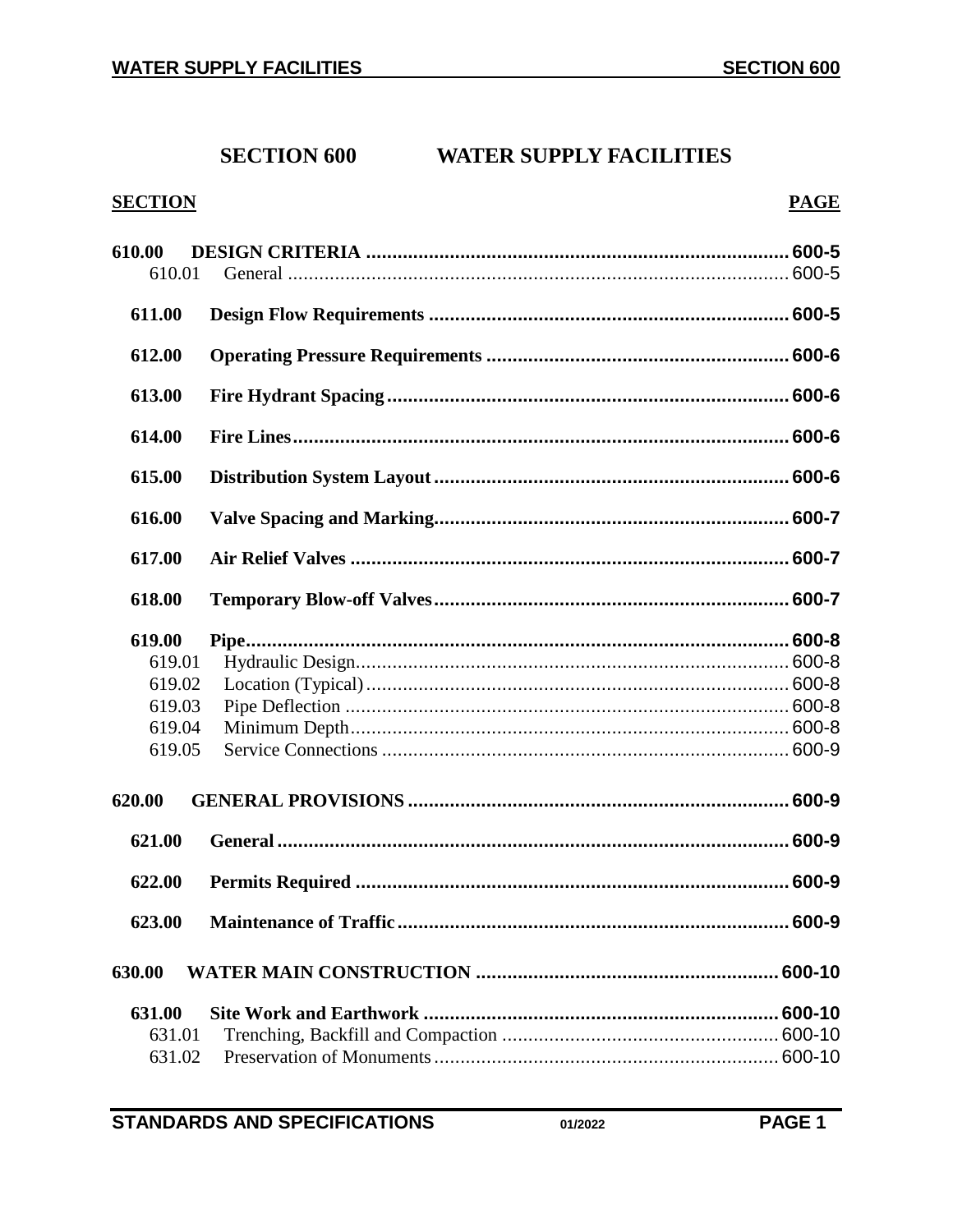| 632.00 |  |
|--------|--|
| 632.01 |  |
| 632.02 |  |
| 632.03 |  |
| 632.04 |  |
| 632.05 |  |
| 632.06 |  |
| 632.07 |  |
| 632.08 |  |
| 632.09 |  |
| 632.10 |  |
| 632.11 |  |
| 632.12 |  |
| 632.13 |  |
| 632.14 |  |
| 632.15 |  |
| 632.16 |  |
| 632.18 |  |
| 632.19 |  |
| 632.20 |  |
| 632.21 |  |
| 632.22 |  |
| 633.01 |  |
| 633.02 |  |
| 633.03 |  |
| 633.04 |  |
| 633.05 |  |
| 633.06 |  |
| 633.07 |  |
| 633.08 |  |
| 633.09 |  |
| 633.11 |  |
| 633.12 |  |
| 633.13 |  |
| 633.14 |  |
| 633.15 |  |
| 633.16 |  |
| 634.00 |  |
| 634.01 |  |
| 634.02 |  |
| 634.03 |  |
| 634.04 |  |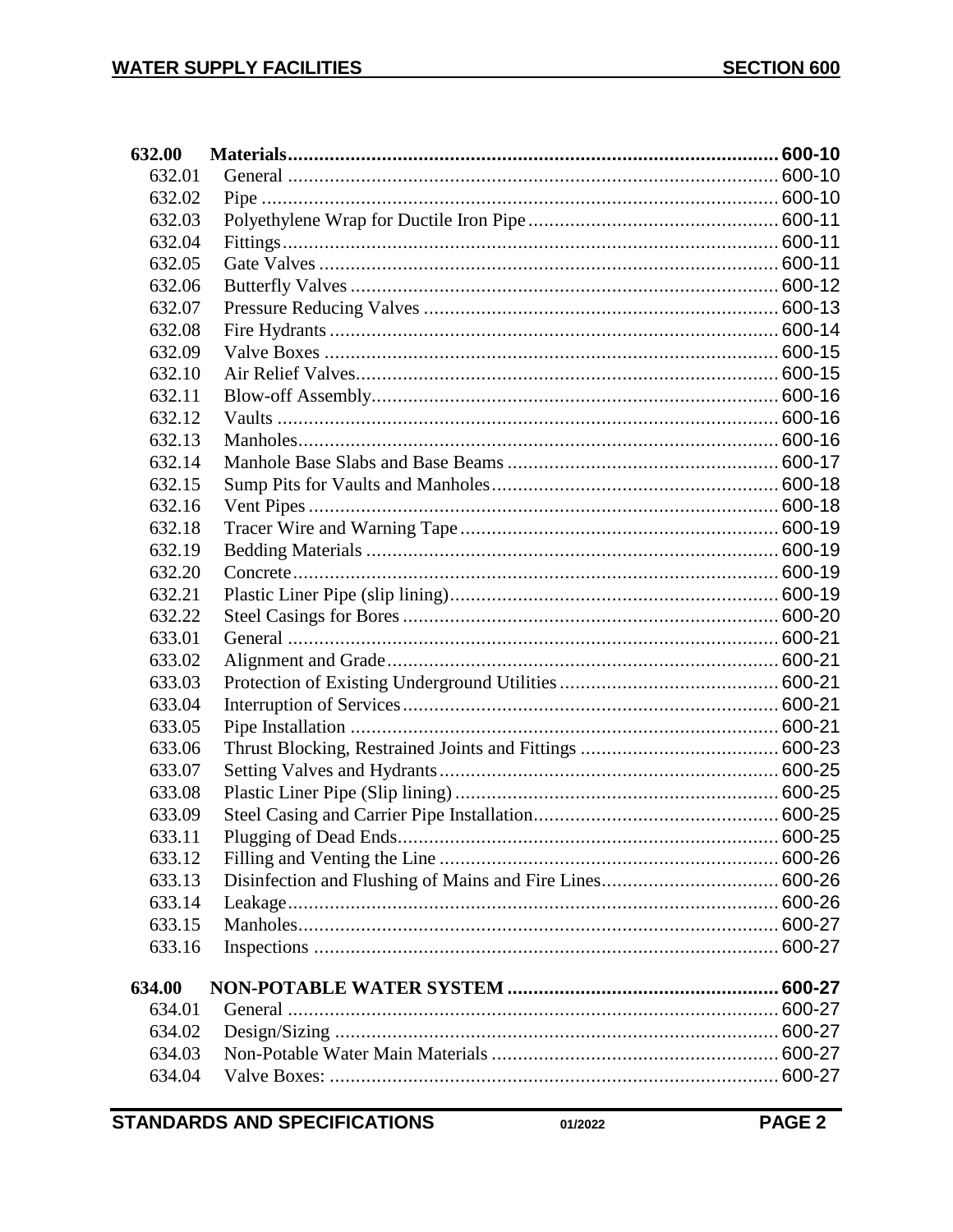| 634.05 |                                                                             |             |
|--------|-----------------------------------------------------------------------------|-------------|
| 634.06 |                                                                             |             |
|        |                                                                             |             |
| 640.00 |                                                                             |             |
| 641.00 |                                                                             |             |
| 641.01 |                                                                             |             |
| 642.00 |                                                                             |             |
| 642.01 |                                                                             |             |
| 642.03 |                                                                             |             |
| 642.04 |                                                                             |             |
| 642.05 |                                                                             |             |
| 642.06 |                                                                             |             |
| 642.07 |                                                                             |             |
| 642.08 |                                                                             |             |
| 642.09 |                                                                             |             |
| 642.10 |                                                                             |             |
| 642.11 |                                                                             |             |
| 642.12 |                                                                             |             |
| 642.13 |                                                                             |             |
| 642.14 |                                                                             |             |
| 642.15 |                                                                             |             |
| 642.16 |                                                                             |             |
| 642.17 |                                                                             |             |
| 643.00 |                                                                             |             |
| 644.00 |                                                                             |             |
| 645.00 |                                                                             |             |
| 645.01 |                                                                             |             |
| 645.02 |                                                                             |             |
| 645.03 | Warning Notification on Non-Potable Water Service Line and with Tape 600-32 |             |
| 645.04 |                                                                             |             |
| 645.05 |                                                                             |             |
| 650.00 |                                                                             |             |
| 651.00 |                                                                             |             |
| 652.00 |                                                                             | $.600 - 34$ |
| 652.01 |                                                                             |             |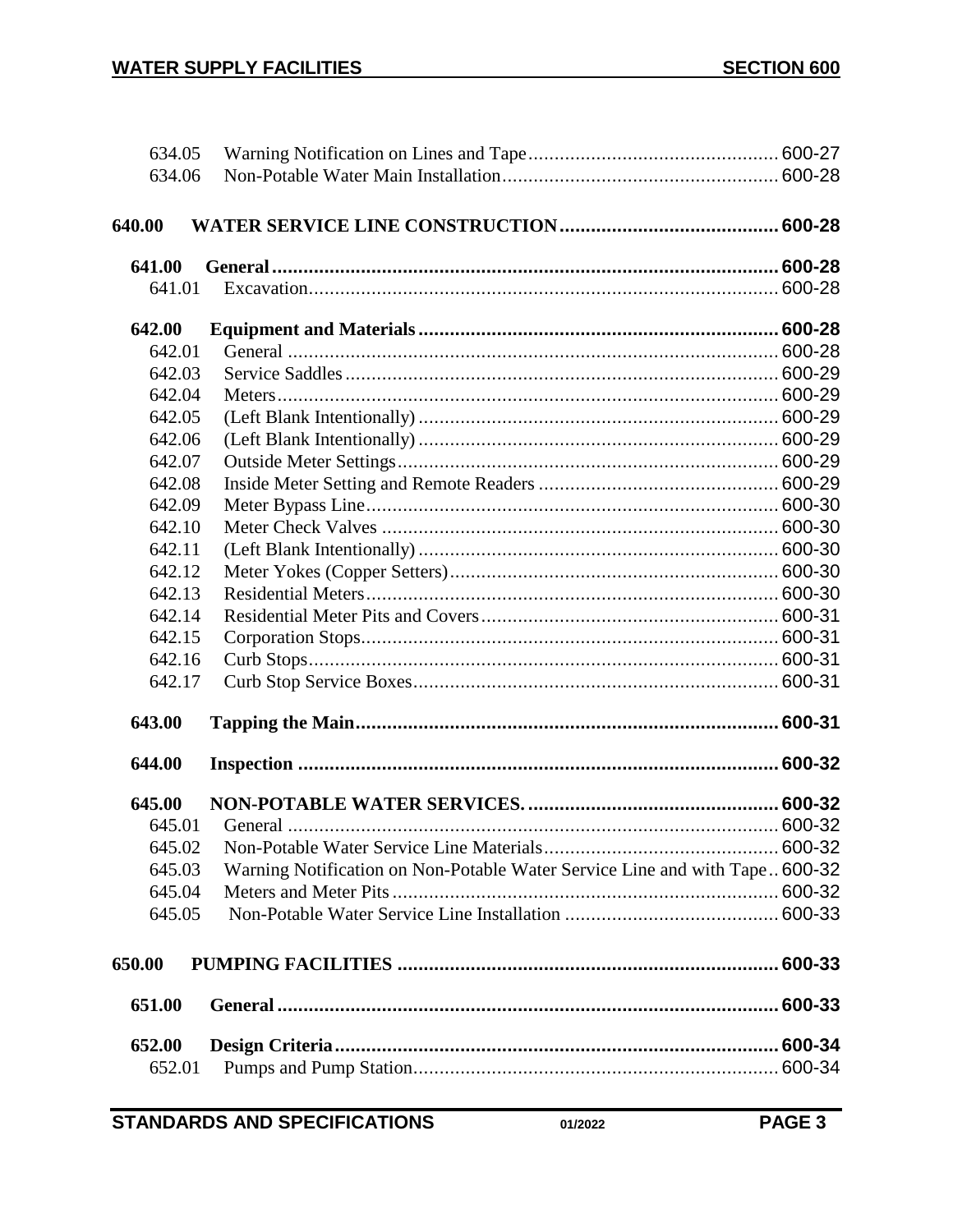|        | 652.02 Controls and Supervisory Control and Data Acquisition (SCADA)600-34 |  |
|--------|----------------------------------------------------------------------------|--|
| 660.00 | TRENCHING, BACKFILLING AND COMPACTING  600-34                              |  |
| 670.00 |                                                                            |  |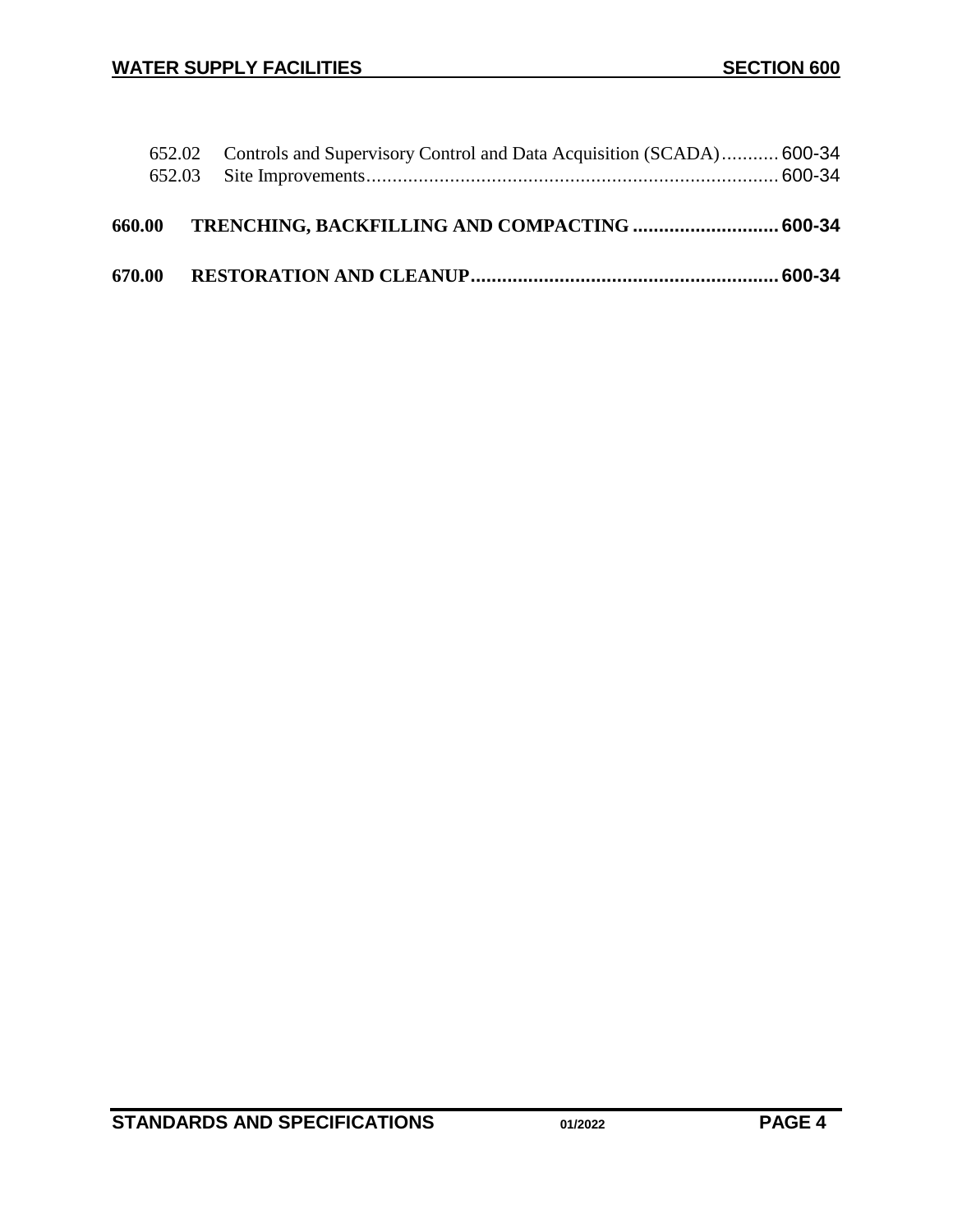## **SECTION 600 WATER SUPPLY FACILITIES**

## <span id="page-4-0"></span>**610.00 DESIGN CRITERIA**

#### <span id="page-4-1"></span>610.01 General

All water distribution systems shall comply with the requirements of the STANDARDS AND SPECIFICATIONS for water main and service line construction and may include special criteria established by the Town for the overall hydraulics of the water utility system. Special criteria shall be outlined at pre-design meetings scheduled, as determined necessary, by the Town Engineer. The requirements set forth in the latest edition of the Denver Water Board Engineering Standards shall apply for information not set forth in these STANDARDS AND SPECIFICATIONS.

#### <span id="page-4-2"></span>**611.00 Design Flow Requirements**

The design of the water distribution system shall be based on the following:

| <b>Land Type</b> | Avg. Demand | <b>Max. Day Demand</b> | <b>Peak</b><br>Max.<br>Hour:<br><b>Day Flow Ratio</b> |
|------------------|-------------|------------------------|-------------------------------------------------------|
| Residential      | 140 GPCD*   | $1,000$ gpd/SFE        | 2.0                                                   |
| Commercial       | N/A         | $3,000$ gpd/acre       | 2.0                                                   |
| Industrial       | N/A         | $1,630$ gpd/SFE        | 2.0                                                   |

#### **UNIT WATER DEMANDS FOR FUTURE LAND USE**

\*Gallons Per Capita/Day

#### 611.01 Fire Flows

Fire flows may be calculated from more than one hydrant, providing the hydrants used are directly accessible to all possible fire locations in the area served. Fire flows, per Mountain View Fire Protection District, shall be:

- A. Available fire flow shall be based on a 20 psi residual minimum.
- B. Minimum fire flow for any newly developed areas:

| $\overline{1}$ . |                           |                              |
|------------------|---------------------------|------------------------------|
| 2.               |                           |                              |
| 3.               | Institutional development | $2,000$ gpm, 2 hour duration |
| 4.               |                           |                              |
| 5.               |                           |                              |
|                  |                           |                              |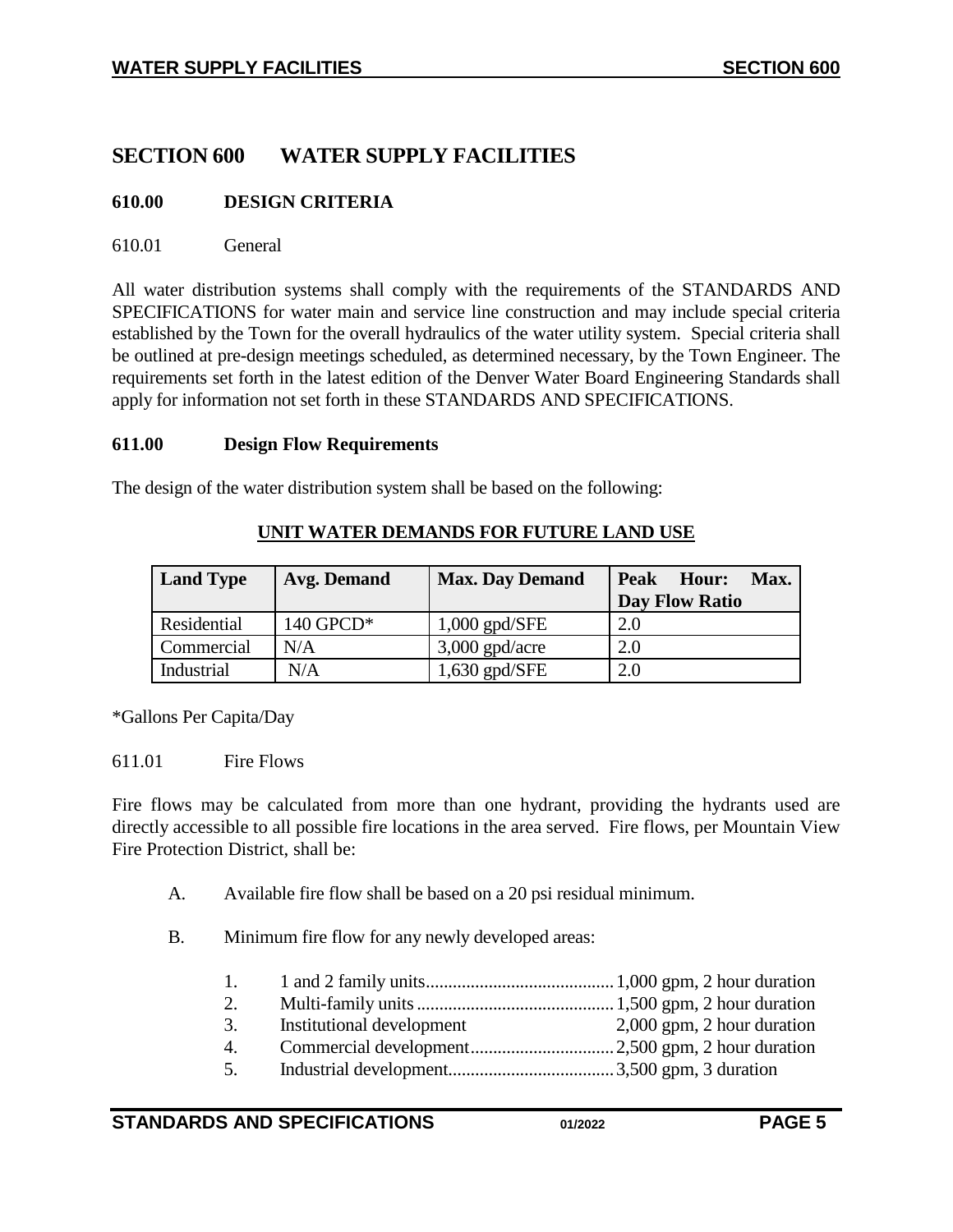**Note**: above fire flow requirements may be increased due to type of construction and size of building, per direction of the Fire Marshall.

## <span id="page-5-0"></span>**612.00 Operating Pressure Requirements**

All areas shall be designed to provide a maximum static head of two hundred ninety (290) feet (one hundred twenty-five [125] psi) and a minimum static head of one hundred (100) feet (fortythree [43] psi). Distribution systems shall also be designed to maintain a twenty (20) psi residual pressure during required fire flow and a forty- (40) psi residential residual during peak residential flows. The maximum pressure drop from static head to either fire flow or peak residential flow shall not exceed thirty- (30) psi.

## <span id="page-5-1"></span>**613.00 Fire Hydrant Spacing**

In single-family residential areas, fire hydrants shall be spaced a maximum of five hundred (500) feet apart as measured along street curb line and at an overall spacing that will average not less than one hydrant to two hundred thousand (200,000) square feet accessible to the fire hydrant throughout an individual subdivision. A hydrant shall be placed in the end of each cul-de-sac.

In business, industrial, and high-density residential areas, hydrants shall be spaced not greater than three hundred feet (300) apart or as approved by Mountain View Fire Protection District.

#### <span id="page-5-2"></span>**614.00 Fire Lines**

The property owner shall maintain all fire lines extending from the valve on the Town's water main. Valves on newly constructed fire lines shall be located on the tee at the main line. Fire lines are to be used exclusively for fire protection. Domestic water taps and/or irrigation taps shall not be allowed on the fire line. Fire lines valve boxes will have "FIRE" printed on the valve lid.

#### <span id="page-5-3"></span>**615.00 Distribution System Layout**

Distribution mains and lateral lines shall be located as indicated on the accepted plans and shall be a minimum of eight-inch (8) diameter pipe. Where approved by the Town's engineer, 6-inch main for short dead-end or cul-de-sac type streets shall be allowed; these lines shall be no longer than 300 lineal feet and serve no more than 12 residences.

Dead ends shall be minimized by looping whenever possible. Mains at ends of long cul-de-sacs shall be looped along lot lines to adjacent streets and a utility easement shall be provided with a minimum of 30-feet width, centered on the water main. Dead ends shall be provided with a fire hydrant. Blow off hydrant assemblies may be allowed on a case by case basis, upon approval by the Town's engineer.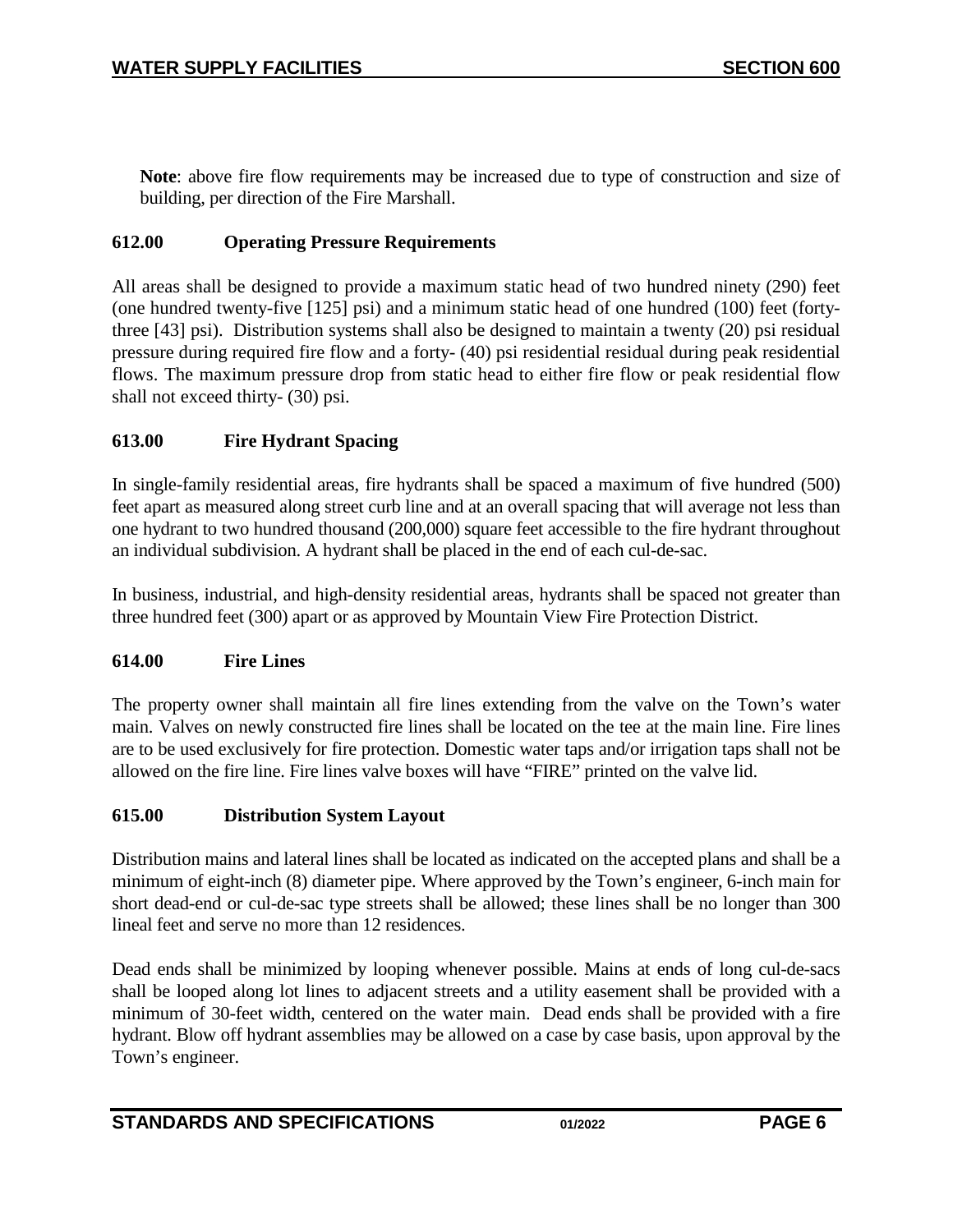Mains and laterals shall be extended to the boundaries of Filings and completely across the frontage of individual lots.

## <span id="page-6-0"></span>**616.00 Valve Spacing and Marking**

Valves shall be placed with a maximum spacing of six hundred (600) feet in all distribution mains and lateral lines. Valves shall also be placed to ensure that only one hydrant will be out of service in the event of a main break.

Tees shall require three (3) valves. Crosses shall require four (4) valves. Valves shall be restrained to the tee or cross. For a succession of short blocks perpendicular to the direction of the distribution main and without residential or commercial services between, one or more intersection(s) may have the valve in that direction omitted, but must maintain the six hundred (600) foot maximum spacing requirement.

Valves shall also be placed at each end of a main running through an easement on private property, on each side of a major creek or channel crossing, and on each side (at property lines extended) of a distribution main that provides service to a hospital, school or large industrial user.

## <span id="page-6-1"></span>**617.00 Air Relief Valves**

Air relief valves shall be installed at each high point in all transmission mains and those distribution mains and as may be required by the Town Engineer.

Air relief valves shall be installed in precast manholes or vaults fitted with air vents open to the atmosphere and in accordance with the Standard Drawings. (Also see Section 632.10 Air Relief Valves).

## <span id="page-6-2"></span>**618.00 Temporary Blow-off Valves**

Provisions shall be included in the design to allow for the flushing of distribution mains and lateral lines at any low point in the system, or at any point noted on the accepted plans. Fire hydrants shall be used for all permanent blow-offs, however for temporary dead-end watermains, a temporary blow off valve may be permitted. The blow-off assembly shall be installed perpendicular to and on the downhill side of the main and shall drain to the nearest gutter line or drainage channel. The blow-off assembly standpipe must have a threaded end to accept a fire hose coupling. The top of the standpipe shall be between four to six inches  $(4" - 6")$  below grade in accordance with the Standard Drawings.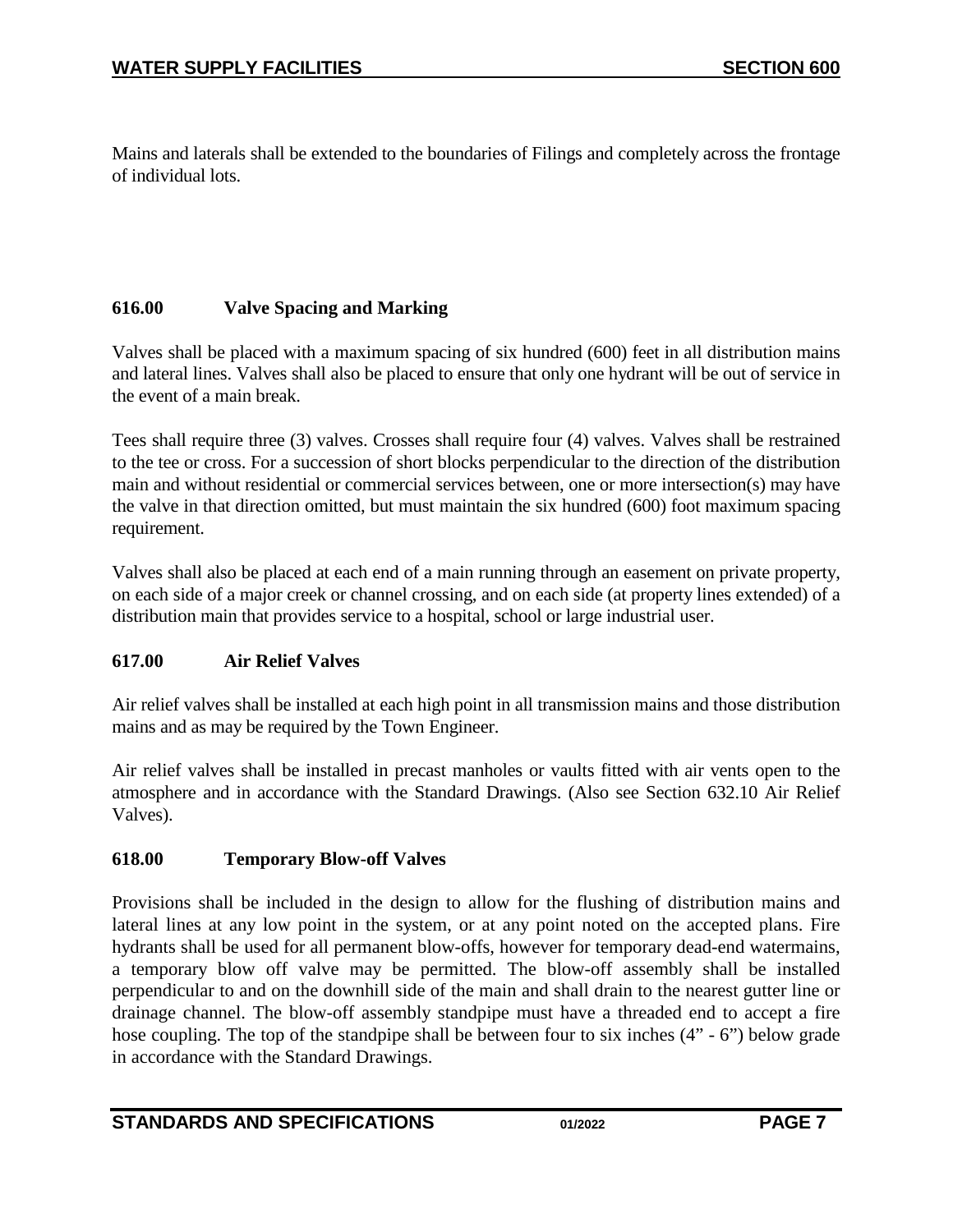## <span id="page-7-0"></span>**619.00 Pipe**

All pipe used for distribution mains having a diameter of twelve inches (12") or less shall be PVC pipe unless otherwise approved in writing by the Town Engineer. Distribution mains in excess of twelve inches (12") in diameter shall be subject to approval and as directed by the Town Engineer. The design engineer will specify the pipe class as required for specific project conditions (see Section 632.00).

#### <span id="page-7-1"></span>619.01 Hydraulic Design

All pipes shall be designed to provide a maximum velocity of ten feet (10') per second. Distribution mains hall be designed using a Hazen-Williams friction coefficient of 120. Maximum allowable head losses (peak hour) noted below:

| Pipe Size   | Max. Head Loss    |
|-------------|-------------------|
| $8" - 12"$  | $2'$ per $1,000'$ |
| $14" - 16"$ | $2'$ per $1,000'$ |
| 20"         | 1.5' per 1,000'   |
| Over $20$ " | 1' per $1000'$    |

## <span id="page-7-2"></span>619.02 Location (Typical)

Water mains will typically be located ten feet (10') north or west of the centerline of the street unless otherwise approved by the Town Engineer.

At street intersections, valves shall be restrained to tees or cross. Fire hydrant gate valves shall be restrained to the swivel tee. All fire hydrants shall have a restrained connection directly to the tee off the main (see the Standard Drawings).

In all instances, the water mains shall extend to the boundary line of the property or subdivision served. A main serving one lot shall extend the entire way across the frontage for that lot. Mains serving a subdivision shall extend to the center of boundary streets, to boundary lines or to the outside of paved areas as may be noted on the accepted plans.

#### <span id="page-7-3"></span>619.03 Pipe Deflection

Changes in direction of waterline pipe greater than one degree for PVC pipe shall require fittings. Axial deflection at the joints shall not be in excess of manufacturer's recommendation.

<span id="page-7-4"></span>619.04 Minimum Depth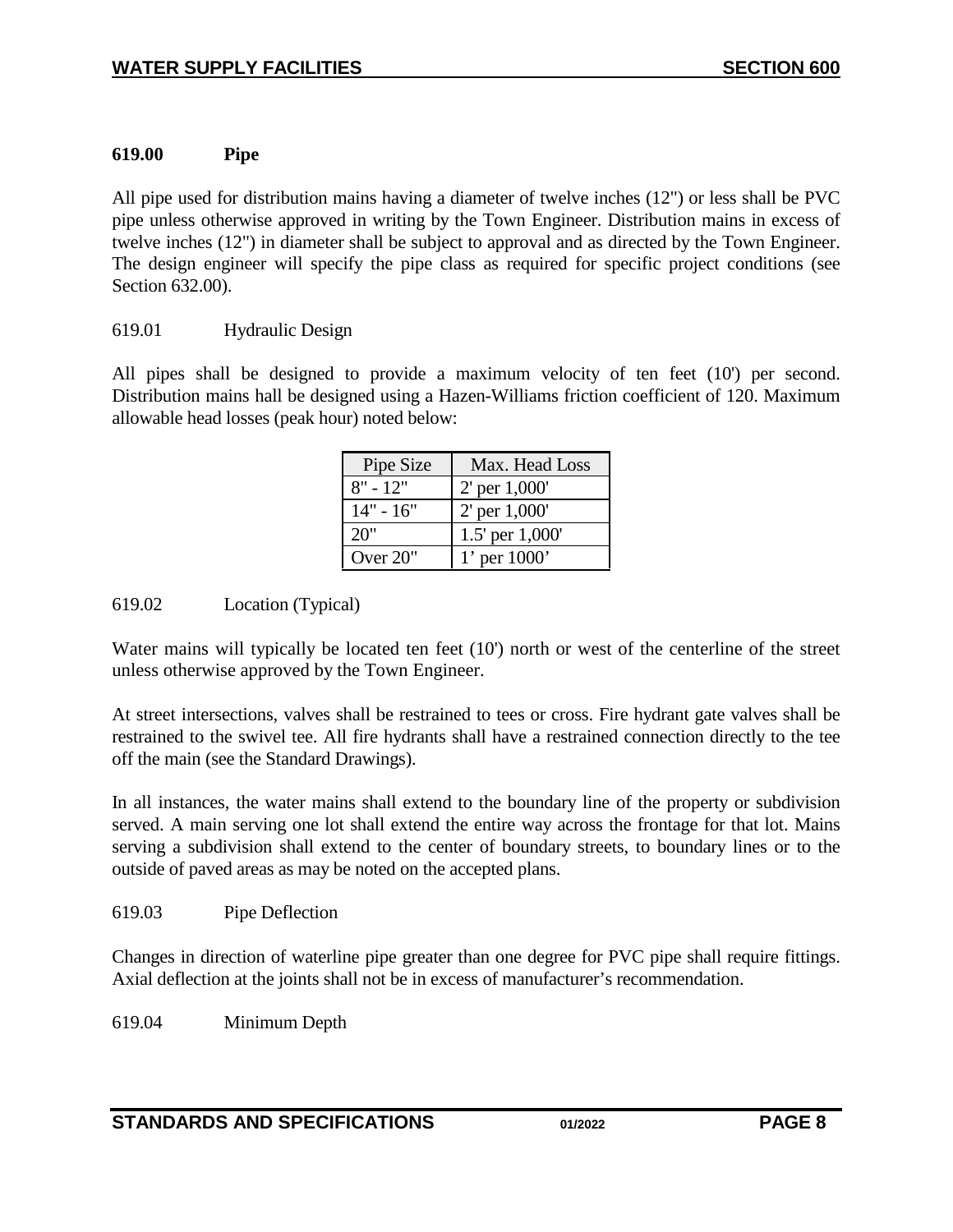All pipe shall be installed with a minimum of four feet six inches (4'-6") of cover from finished grade of street to the top of the pipe barrel. Where necessary, and approved by the Town Engineer, a minimum of 3 feet and maximum of 10 feet may be considered. Appropriate insulation and load protection may be required. Trenching, backfilling and compacting shall be completed in accordance with Section 350.00, Trenching, Backfilling and Compacting, of these STANDARDS AND SPECIFICATIONS.

#### <span id="page-8-0"></span>619.05 Service Connections

See Section 640.00 of these STANDARDS AND SPECIFICATIONS for details on Town standards for service stub-ins and house service connections.

#### <span id="page-8-1"></span>**620.00 GENERAL PROVISIONS**

#### <span id="page-8-2"></span>**621.00 General**

All water main construction within the Town and all water service line construction connecting to the Town's water mains shall be done in accordance with these STANDARDS AND SPECIFICATIONS and the accepted plans and shall apply to new water system construction as well as repairs to existing facilities.

When special conditions are encountered or deviations from these STANDARDS AND SPECIFICATIONS are required by the Town Engineer, and such changes are in the best interests of the Town, the decision of the Town Engineer shall be final.

All existing water main stubs and water service line stubs that are intended to remain unused or to be abandoned shall be removed back to the water main per the direction of the Town Engineer at the stakeholder's expense.

#### <span id="page-8-3"></span>**622.00 Permits Required**

A public improvement permit shall not be issued until the Town Engineer has accepted the water main plans. A pre-construction meeting with the Town Inspector and Town Engineer, the Developer and the Contractor shall be scheduled and completed prior to the commencement of any construction. The Town Engineer shall be notified two (2) workdays (forty-eight [48] hours) before construction is to begin.

#### <span id="page-8-4"></span>**623.00 Maintenance of Traffic**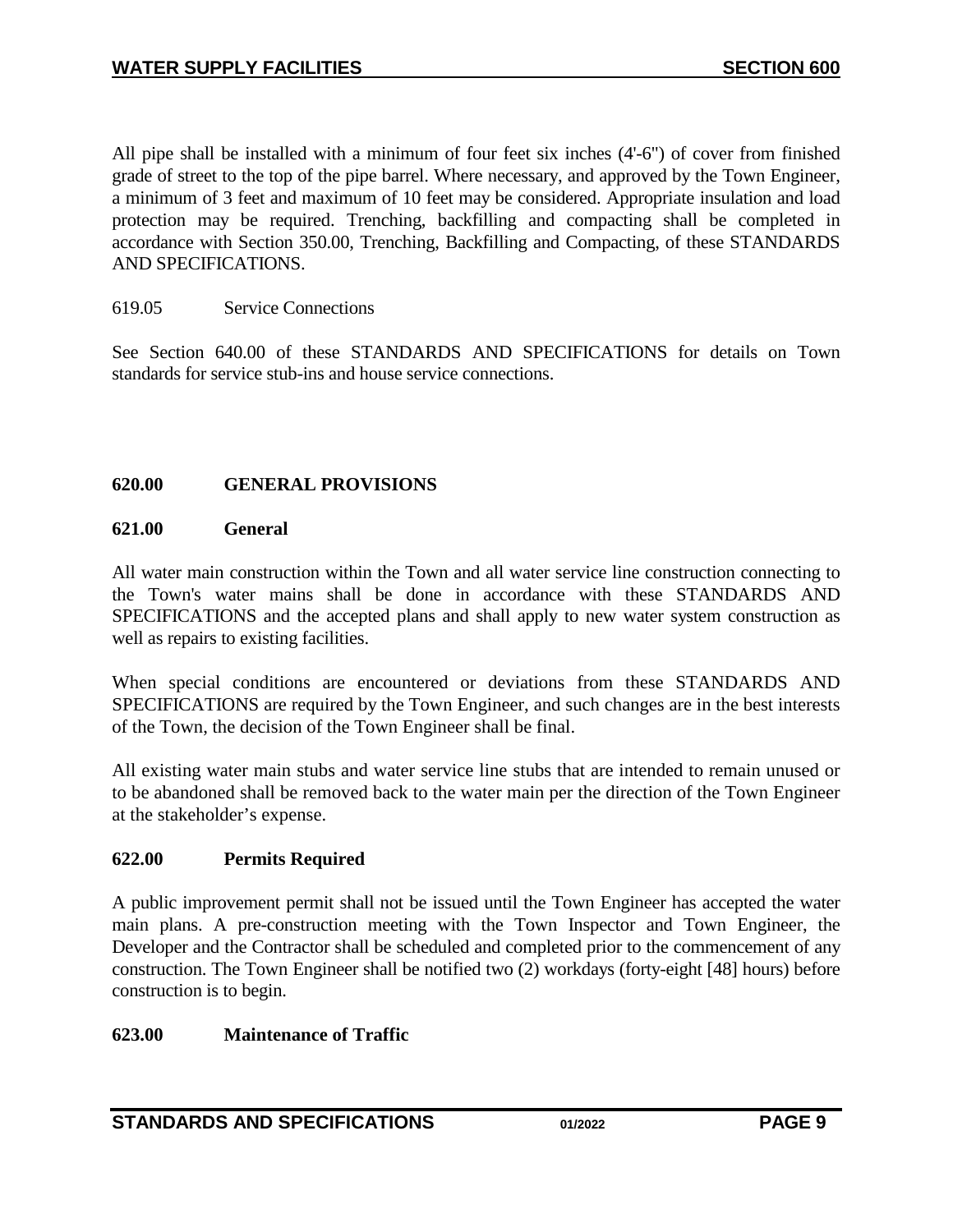When street cuts are required for water facilities construction, the following conditions shall be met to avoid interference with traffic:

- A. Street service cuts shall be open only between 9:00 a.m. and 4:00 p.m.
- B. Two-way traffic shall be maintained at all times around the construction area. A Traffic Control Plan (TCP) must be prepared in accordance with Section 141.08, Traffic Control, Barricades and Warning Signs, of these STANDARDS AND SPECIFICATIONS and submitted to the Town Engineer for his approval prior to the commencement of construction.

#### <span id="page-9-0"></span>**630.00 WATER MAIN CONSTRUCTION**

#### <span id="page-9-1"></span>**631.00 Site Work and Earthwork**

Earthwork shall be performed in accordance with Section 340.00, Earthwork, of these STANDARDS AND SPECIFICATIONS.

<span id="page-9-2"></span>631.01 Trenching, Backfill and Compaction

Trenching, backfilling and compacting shall be performed in accordance with Section 350.00, Trenching, Backfilling and Compaction, of these STANDARDS AND SPECIFICATIONS.

<span id="page-9-3"></span>631.02 Preservation of Monuments

Refer to Section 141.00, Protection of Public and Utility Interests, of these STANDARDS AND SPECIFICATIONS.

#### <span id="page-9-4"></span>**632.00 Materials**

<span id="page-9-5"></span>632.01 General

All references cited in these STANDARDS AND SPECIFICATIONS as the Denver Water Board Specifications shall mean the latest edition of the Engineering Standards of the Board of Water Commissioners of Denver, Colorado.

<span id="page-9-6"></span>632.02 Pipe

All pipe for waterline construction shall be as described in Section 619.00 of these STANDARDS AND SPECIFICATIONS.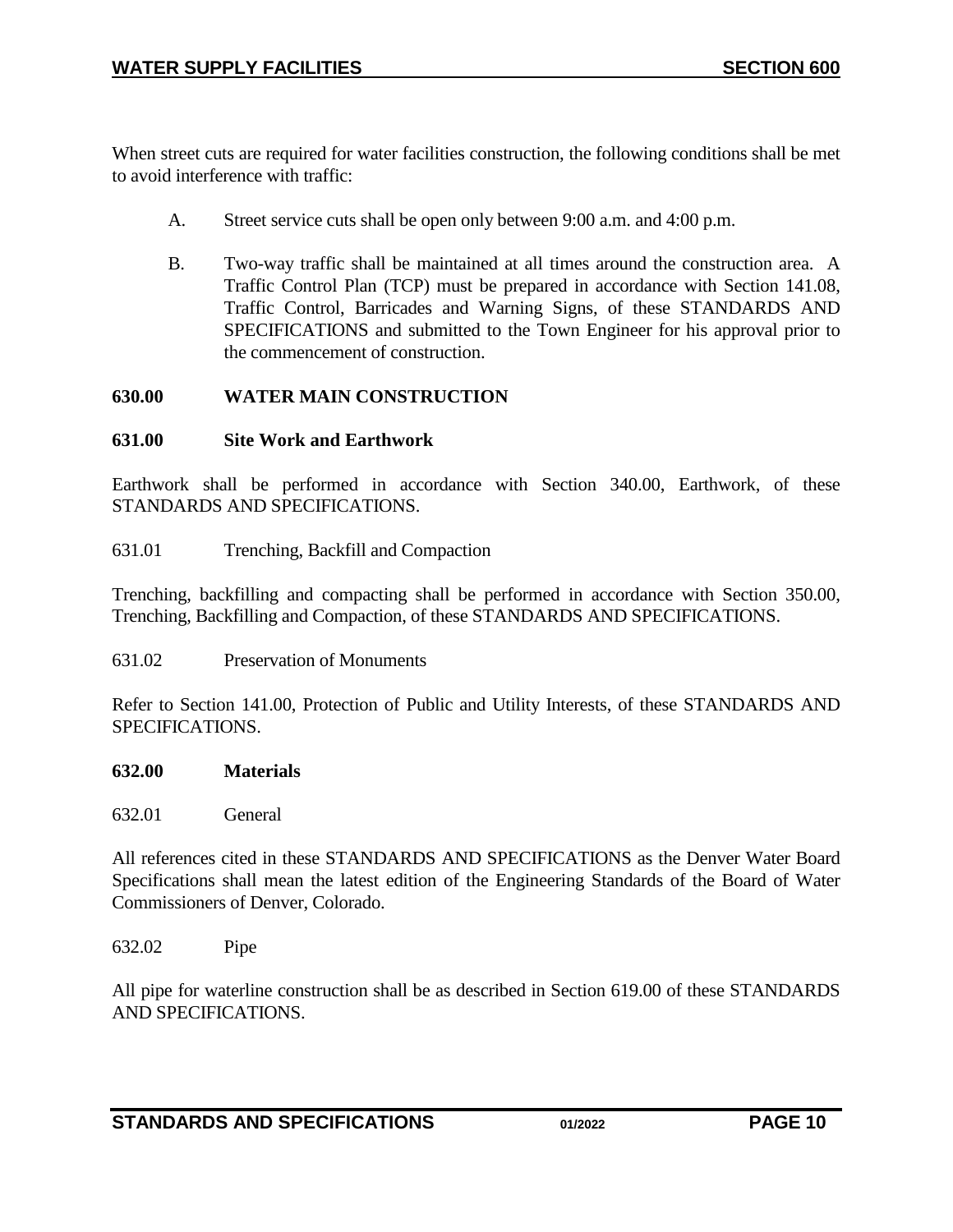PVC Pipe: All PVC pressure pipe in sizes through twelve inches (12") in diameter shall be in conformance with AWWA C-900 or AWWA C-909 Class 150 and have a minimum working pressure of 150 psi (DR-18).

PVC pressure pipe in sizes fourteen inches (14") through forty-eight inches (48") in diameter shall be in accordance with AWWA C905-97 and have a minimum working pressure of 165 psi (DR-25). PVC pressure pipe fourteen inches (14") through forty-eight inches (48") in diameter and having an operating pressure in excess of 125 psi, or when required by the Town Engineer, shall have a minimum working pressure of 235 psi (DR-18).

All pipe shall be marked with the weight, class designation and size.

Installation of PVC pipe shall be in accordance with the manufacturer's recommendations and these STANDARDS AND SPECIFICATIONS.

Ductile Iron Pipe - All ductile iron pipe shall be in compliance with AWWA C151. Class designation shall be as shown on the accepted plans or as designated by the Town Engineer for each individual project. Joints shall be mechanical or push-on, in conformance with AWWA C111. Ductile iron pipe shall have a standard cement mortar lining in conformance with AWWA C104, and a bituminous outside coating approximately one (1) mil thick. Each pipe shall be marked with the weight, class designation and size.

### <span id="page-10-0"></span>632.03 Polyethylene Wrap for Ductile Iron Pipe

The Polyethylene encasement material shall be in accordance with Section 632.17 of these STANDARDS AND SPECIFICATIONS.

<span id="page-10-1"></span>632.04 Fittings

Ductile iron fittings shall be in conformance with AWWA C110 and/or C153. Class designation shall be compatible with the pipe class designated for the project. Joints shall be either mechanical, push-on type or integral restrained joints conforming to the requirements of AWWA. Rubber gasketed joints shall be in conformance with AWWA C111. A standard thickness cement mortar lining shall be applied in conformance with AWWA C104. All fittings shall receive a bituminous outside coating approximately one (1) mil thick or lined and coated with fusion banded epoxy coating in accordance with AWWA C116.

#### <span id="page-10-2"></span>632.05 Gate Valves

Gate valves in sizes four inches (4") to twelve inches (12") shall be of the ductile iron body, nonrising bronze stem, resilient-seated type manufactured in accordance with AWWA standard C515 with the specific requirements outlined.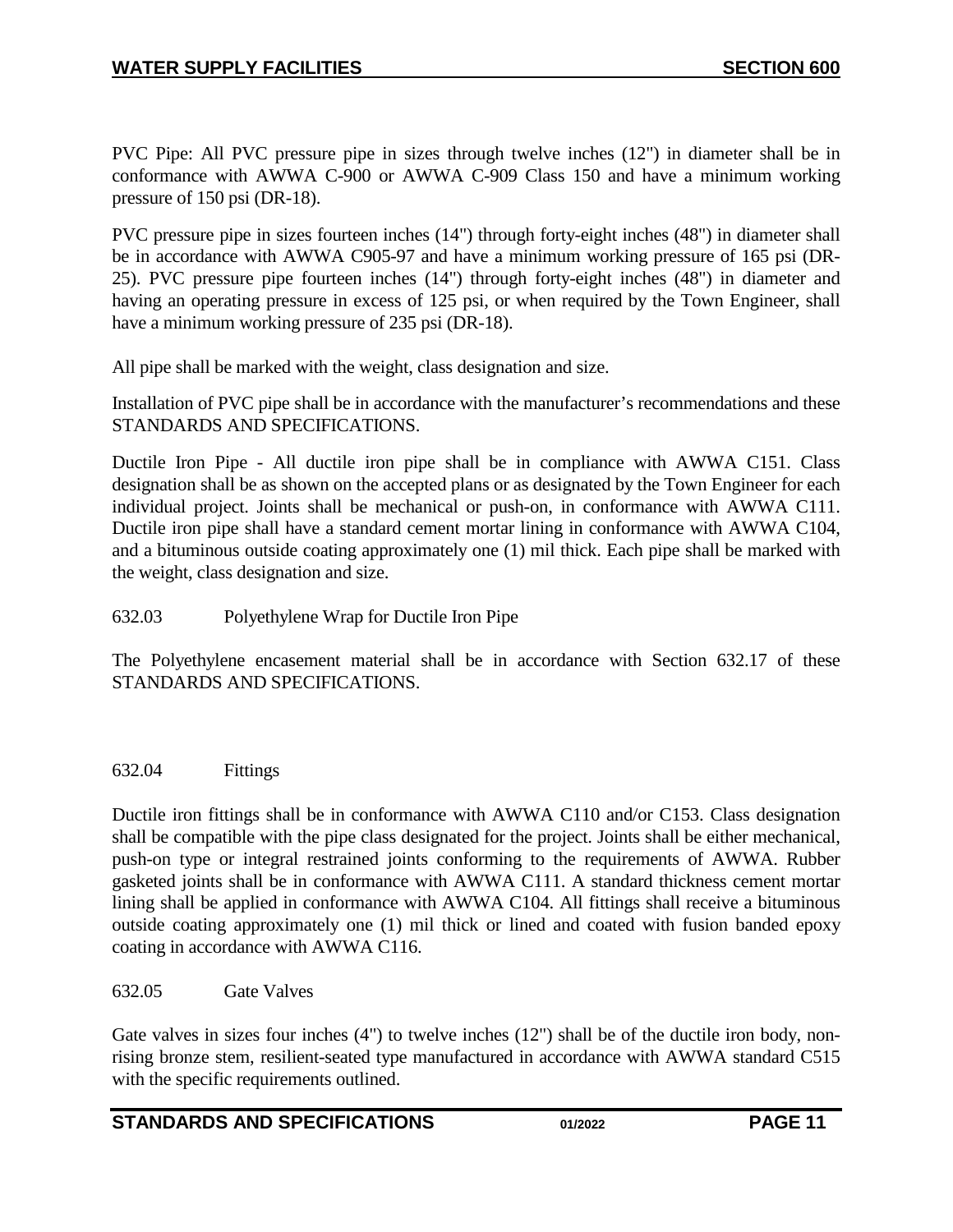General: Valves shall provide zero leakage at working pressures up through two hundred and fifty (250) psi in either direction. They shall open left and be furnished with a two-inch (2") square operating nut or hand wheel as indicated. End connections shall be furnished with all necessary joint materials and shall have a full opening flow way of equal diameter to the nominal size of the connecting pipe.

Design: The disc casting shall be open on one side so as to form no cavities for the accumulation of solids and permit the application of the protective coating. The sealing mechanism shall consist of a replaceable, contoured natural rubber disc seat ring internally reinforced by a steel ring and molded separately from the disc. The seat ring shall be secured to the disc with self-locking stainless-steel screws and shaped so that it cannot be installed improperly. The seat ring shall seal against an accurately formed machined surface in the valve body.

Valves shall be provided with three (3) O-ring stem seals with two (2) placed above and one (1) below the thrust collar. The two (2) upper O-rings shall be replaceable with the valve fully open and under pressure. The area between the O-rings shall be filled with a lubricant to reduce friction and to lubricate the O-ring each time the valve is operated. An anti-friction washer shall be placed above the thrust collar to further minimize operating torque. Structural design of the valve shall be such that if excessive torque is applied to the stem, failure of the pressure retaining parts will not occur. Stem failure under such conditions shall occur externally at such a point as to enable the stem to be safely turned by use of a pipe wrench or other such readily available tool after exposure of the valve. The stem shall then be replaceable through removal of the two-bolt stuffing box.

The valves shall have Type 304 stainless steel bolts and nuts for the stuffing box and bonnet.

Coating: Coatings shall be equal to or exceed AWWA C550-81 and the specific requirements outlined. All internal ferrous metal surfaces shall be fully coated, holiday free, to a minimum thickness of four (4) mils. The coating shall be a two-part thermosetting epoxy suitable for field over-coating and for touchup with the same coating material without special surface preparation or extreme heat. The supplier shall furnish detailed performance tests of adhesion, hardness and abrasion resistance of the furnished coatings. Coatings shall have a successful record of performance in valves, pipe or other allied equipment, for a minimum of ten (10) years.

## <span id="page-11-0"></span>632.06 Butterfly Valves

All valves having a nominal diameter greater than twelve (12) inches shall be geared butterfly valves designed for direct burial and shall conform to AWWA specification C504, Class 250B. Valves shall be of the tight closing rubber seat type with rubber seats which are bonded to the valve body. No metal-to-metal sealing surfaces will be permitted. Valves shall be bubble tight at one hundred fifty (150) psi rated pressure with flow in either direction. Valve discs shall rotate 90 degrees from the full open position to the tight shut position. Butterfly valves used with Class 200 PVC shall include a standard pipe spacer to allow for unobstructed movement of the valve disc. Coatings shall conform to standards specified in Section 632.04. Valve bearings shall be sleeve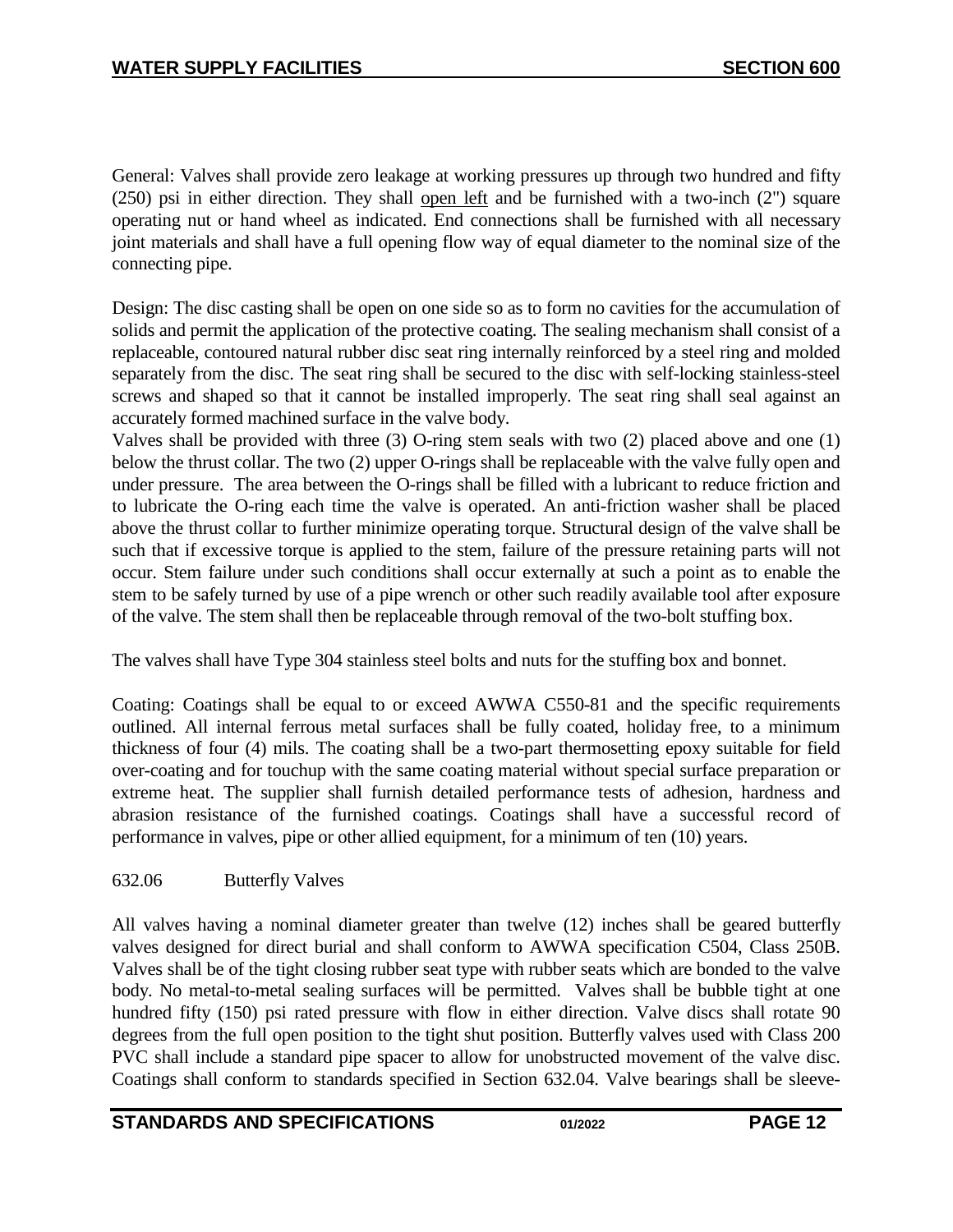type corrosion-resistant, and self-lubricating with the load not to exceed twenty-five hundred (2500) psi.

Valve operators shall be the traveling nut type designed to withstand three hundred (300) foot pounds of input torque at full open or closed positions without damage to the valve or operator; shall be fully gasketed, grease packed, and designed to withstand submersion in water to ten (10) psi; and shall close with a clockwise rotation of a two inch (2") square AWWA nut, seventeen (17) to thirty (30) turns depending upon size. Hydrostatic and leakage tests shall be conducted in accordance with AWWA C504, Section A.6. All bolts and nuts shall be Type 304 stainless steel.

#### <span id="page-12-0"></span>632.07 Pressure Reducing Valves

Pressure reducing valves (PRVs) shall be installed at the location(s) noted on the accepted plans. PRVs shall be capable of maintaining a constant downstream pressure regardless of varying inlet pressure. PRVs shall be a hydraulically operated, diaphragm-actuated, globe or angle pattern valve. They shall contain a resilient, synthetic rubber disc, having a rectangular cross-section, contained on three and one-half (3-1/2) sides by a disc retainer and forming a tight seal against a single removable seat insert. The diaphragm assembly containing a valve stem shall be fully guided at both ends by a bearing in the valve cover and an integral bearing in the valve seat. This diaphragm assembly shall be the only moving part and shall form a sealed chamber in the upper portion of the valve, separating operating pressure from line pressure. The diaphragm shall consist of nylon fabric with synthetic rubber and shall not be used as a seating surface. Packing glands and/or stuffing boxes are not permitted and there shall be no pistons operating the valve or pilot controls. All necessary repairs shall be made possible without removing the valve from the line. The valve shall be furnished with indicator rod to show valve position. All bolts and nuts shall be Type 304 stainless steel.

The pilot control shall be a direct-acting, adjustable, spring-loaded, normally open, diaphragm valve, designed to permit flow when controlled pressure is less than the spring setting. The control system shall include a fixed orifice. Pilot control piping shall be all stainless steel.

The valves shall be Clayton 90-01BYKC and/or a Clayton 90-01ASKC Pressure Reducing Valve manufactured by Cla-Val Co., or an approved equal. The bypass valve shall be 2-inch for main line sizes up to 12-inch. Main sizes larger than 12-inch will require an engineered design submitted for review and approval.

All pressure reducing valves shall be 150 class. Distribution main and lateral line pressure reducing valves shall be installed in a vault and contain parallel valves for high and low flow ranges. Piping must be ductile iron through the vault walls extending three (3) feet past the vault walls and shall be as shown on the Standard Drawings. Oil filled differential gauges shall be installed.

The calibration of the pressure reducing valves shall be the responsibility of the Developer or Contractor installing the valves and completed by a factory trained representative. The Town shall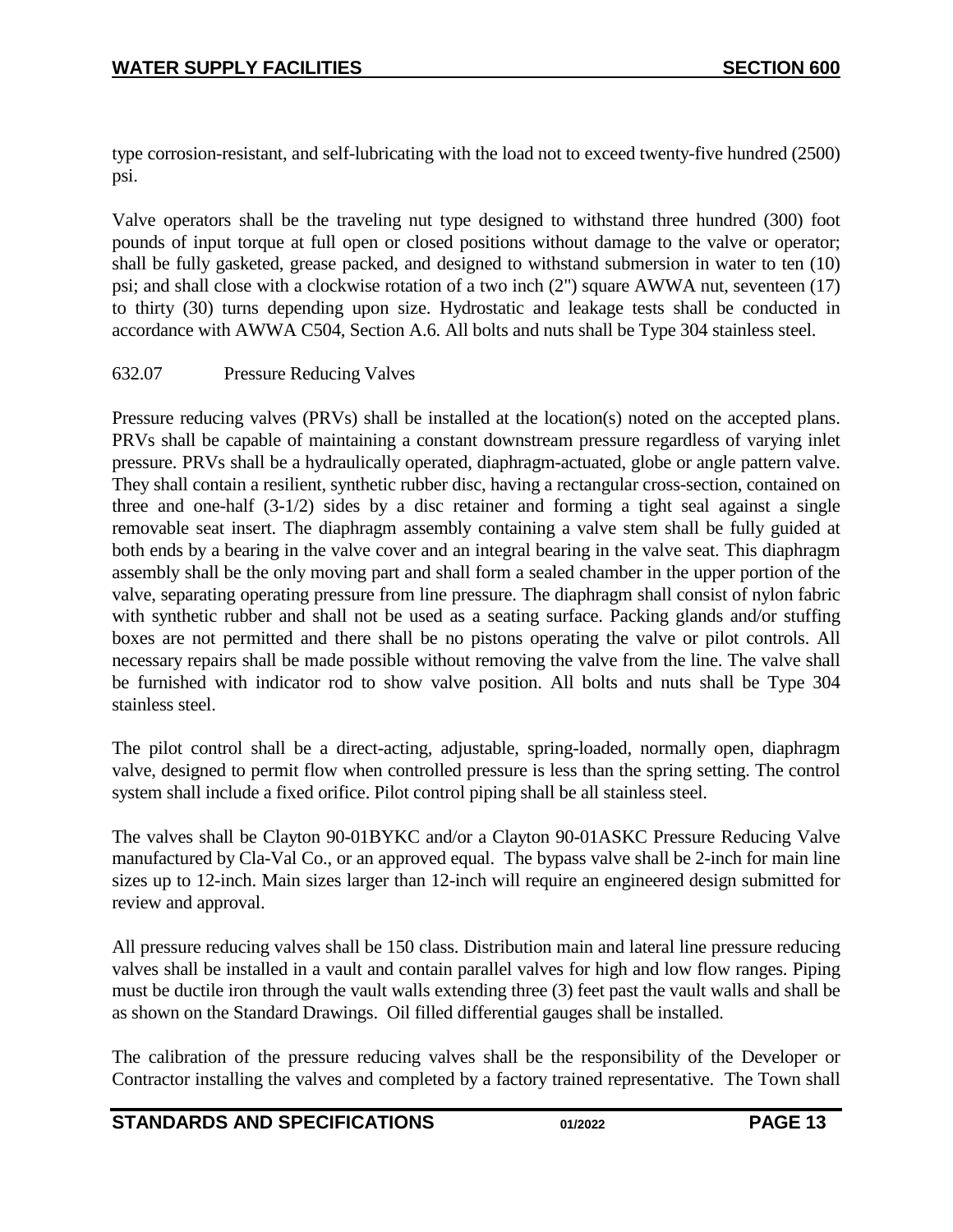be notified prior to scheduling the calibration. The calibration shall be to the satisfaction of the Town.

#### <span id="page-13-0"></span>632.08 Fire Hydrants

Fire hydrants shall conform to the requirements of AWWA standard for dry-barrel fire hydrants (ANSI\AWWA C-502-85), and in addition, shall be listed by Underwriters Laboratories and Factory Mutual Research Corporation. Casting marks or other permanent means shall be used to identify the fire hydrant as conforming to these standards. All bolts and nuts shall be Type 304 stainless steel.

Fire hydrants shall also conform to the following supplementary specifications:

- A. Hydrants shall be rated at 1.5 times the operating line pressure and tested at 500 PSI per Section 5.1 of AWWA C502. Production testing of each hydrant shall be performed at 500 psi to assure proper assembly and operation and detection of any imperfections. All iron parts as designated in Section 3.1.2 of AWWA C502-85 shall be ductile iron – Class 52.
- B. The bury depth (distance from ground line to insert of the hydrant inlet) shall be specified here in after or as shown on drawing.
- C. There shall be two 2-1/2" nozzles 180 degrees apart and one 4-1/2" pumper. All nozzles shall be at the same elevation. Nozzle threads shall be National Standard Fire Hose coupling screw thread as described in Appendix A of AWWA C502, unless otherwise specified. Nozzles caps shall be provided with chains and gaskets. Nozzles caps shall have nut configuration the same as the hydrantoperating nut. Nozzles shall be reverse threaded into the upper barrel and mechanically locked in place.
- D. Hydrant main valve shall be 5-1/4" (or 4-1/2" specified one or the other) minimum and shall be of the full compression design, opening against and closing with the pressure. The main valve seat ring shall thread into a bronze sub-seat and all gaskets sealing the seat ring shall be on a bronze-to-bronze seating surface. The seat ring threads shall not serve as pressure seal. The entire valve and rod assembly shall be removable by use of a small lightweight seat removal wrench.
- E. The drain valves shall allow complete drainage of all residual water in the hydrant. The circumferential drain passage inside the hydrant shall be bronze on all surfaces. The draining system of the hydrant will be bronze, with a sliding bronze drain valve. Sliding drain valves made of rubber, plastic, or leather will not be allowed.
- F. All exterior bolting and fasteners below the ground line shall be plated steel.
- G. Hydrants shall have a breakaway flange and rod coupling designed to break upon traffic impact to prevent further damage to the hydrant and connecting pipe. The frangible coupling shall allow the upper section to be rotated to any desired position. Couplings, which employ lug devices or a breakaway barrel, are not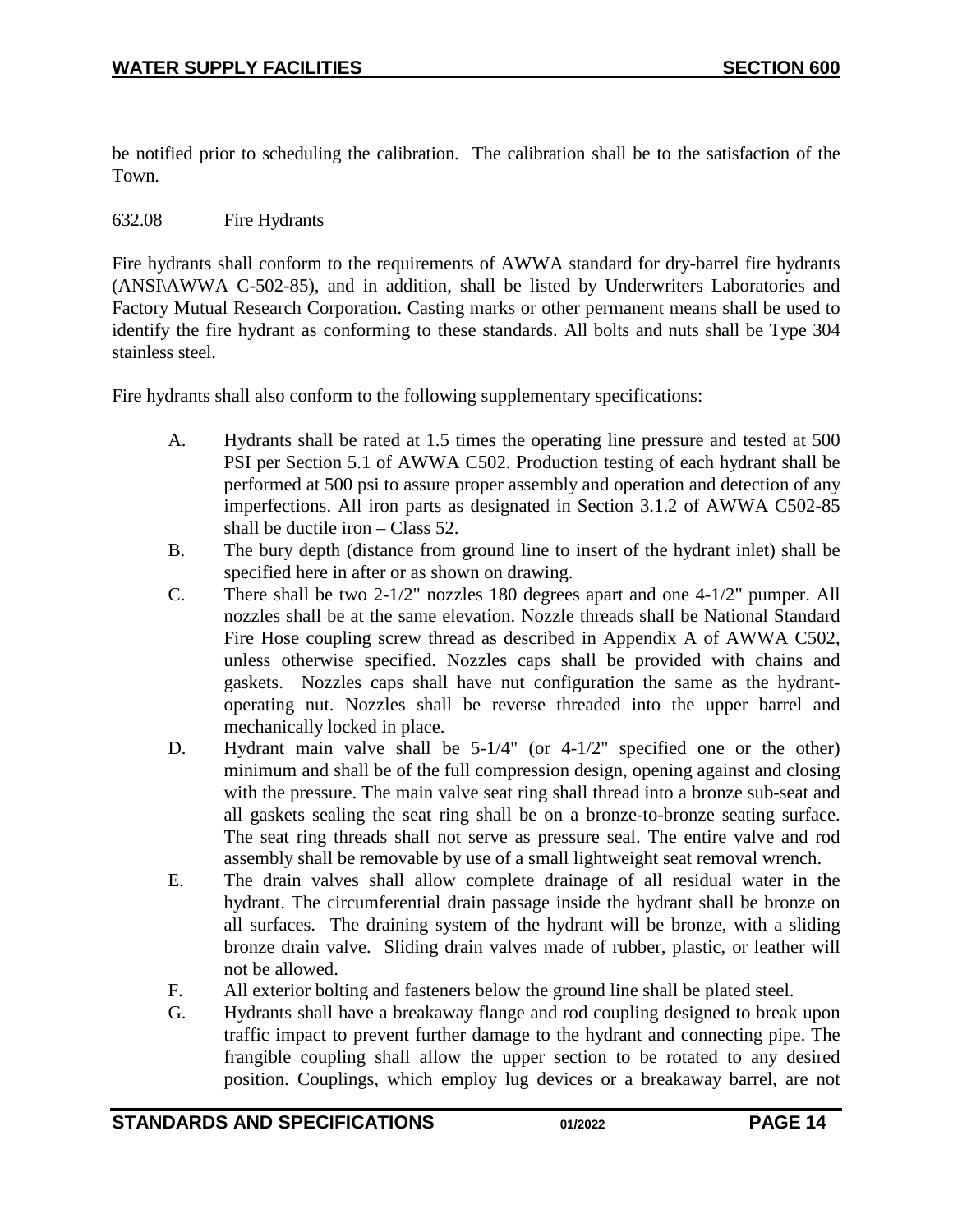acceptable. Frangible bolts are not acceptable due to the possibility for the use of non-frangible bolts.

- H. Hydrant operating nut shall be ductile iron and shall be pentagonal in shape, 1- 1/2" point to flat (AWWA Standard). The operating nut shall also function as a weather shield. Hydrant shall open left (counterclockwise).
- I. The operating machine shall utilize two (2) O-ring seals between the revolving nut and bronze-sheathed upper section of the valve rod. The top of the rod shall also be fitted with a travel stop nut to limit downward travel on the rod. All-weather grease shall be used to provide permanent lubrication. A thermoplastic trust washer shall be used to reduce friction in the trust collar while opening the hydrant.
- J. The hydrant inlet shall be either mechanical joint or tyton joint restraint, if specified shall be accomplished for mechanical joint by use of mechanical joint gripper glands and for tyton joints with field-lock gaskets.
- K. Hydrants shall be painted red with white caps and shall be repainted at time of final acceptance. Hydrants for non-potable use shall be painted purple.
- L. Manufacturer shall certify that the hydrants furnished meet this specification.
- M. Fire hydrants shall be Waterous Pacer WB-67-250 or Mueller Super Centurion 250, A423.

#### <span id="page-14-0"></span>632.09 Valve Boxes

All buried valves shall be provided with a valve box. Valve boxes shall be gray cast iron, ASTM A48 Class 20A, two (2) piece adjustable screw boxes with a round base and a five and one-fourth (5-1/4) inch screw-type shaft suitable for depth of cover as required. Valve box lids for water mains shall be marked with the word "WATER," valve box lids for fire lines shall be marked "FIRE," and valve box lids for Non-Potable water mains shall be marked "NON-POTABLE WATER." Refer to Parks and Recreation Section 1000 regarding valve box lids for irrigation lines.

All valves set at greater than normal depth shall have an extension stem provided and installed with the valve box so that the valve may be operated with a standard seven (7) foot valve key. A valve operating nut at six (6) foot or greater below final grade shall have an extension stem provided to bring the operating nut to a depth of four (4) feet below final grade. Provide an extension key pinned to the valve nut with a ¼-inch stainless steel bolt and include a centering guide ring. Coatings shall conform to standards specified in Section 632.05. The Town Engineer shall accept valve boxes and final grade only when the final grade is completed.

Boxes shall be Tyler Pipe screw-type cast iron valve box assembly Series 6850, or an approved equal.

<span id="page-14-1"></span>632.10 Air Relief Valves

Air relief valves shall be designed to allow large quantities of air to escape out of the orifice when the pipeline is being filled and shall close watertight when water enters the valve. To break a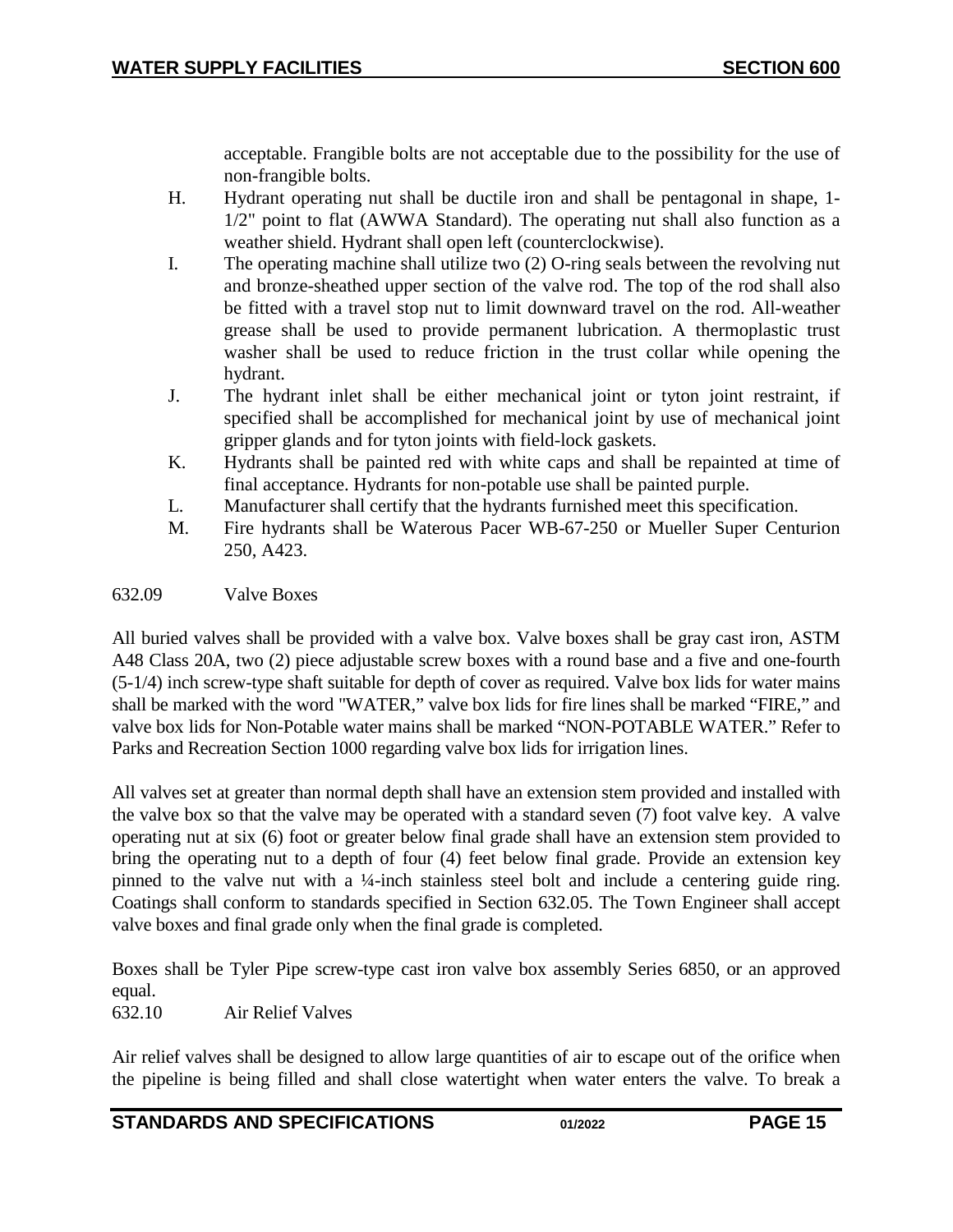vacuum, the valve shall also allow large quantities of air to enter the pipeline when the pipeline is being drained, or a break has occurred.

The valve shall consist of a body, cover, baffle, float and seat. The float shall be stainless steel designed to withstand a maximum pressure of 1,000 psi. All material shall conform to ASTM A126 GR. B and ASTM A240.

Air relief valves shall be installed in a vault in accordance with the Standard Drawings. Galvanized piping or fittings shall not be allowed, see Section 617.00 Air Relief Valves. Air relief valves shall be as manufactured by APCO Model No. 50, Vent-O-MAT, or approved equal. 632.11 Blow-off Assembly

<span id="page-15-0"></span>The blow-off shall be through a two-inch (2) ball valve with a two-inch (2) gate valve operating nut, box, piping and cover. Unless otherwise approved in writing by the Town Engineer, all piping shall be threaded copper and valves shall be brass. Galvanized piping or fittings are prohibited. Refer to the Standard Drawings.

<span id="page-15-1"></span>632.12 Vaults

Vaults may be precast or cast-in-place and shall be constructed in accordance with these STANDARDS AND SPECIFICATIONS. Precast vaults shall be so designed that all joints and corners are waterproof. Precast and cast-in-place vaults shall be made waterproof after construction by use of sealants, epoxies, (e.g. Ram-Nek) or other approved methods.

The vault roof shall be designed to support the overhead fill, any surcharge and an H-20 traffic loading. Particular care shall be taken in selecting precast vaults that the application not be one of either shallow or deep cover over the roof.

Cast-in-place meter vaults shall conform to the Standard Drawings.

#### <span id="page-15-2"></span>632.13 Manholes

Manholes may be constructed of cast-in-place concrete or precast concrete. Concrete precast reinforced risers and tops must conform to ASTM Designation C-478 except that wall thickness may be either wall "A" or wall "B" as described in ASTM Designation C-76. Manholes shall conform to details shown on the Standard Drawings unless otherwise approved by the Town Engineer. Cones shall be eccentric.

The top of the manhole vault shall be a minimum of twelve (12) inches below the finished street or ground surface elevation. The first step shall be a maximum of eighteen (18)-inches below the finished grade. Concrete extension risers or grade rings shall be used to bring the manhole ring and cover up to finished street or ground surface elevation.

Manhole rings and covers (all traffic covers shall be designed for H-20 traffic loading):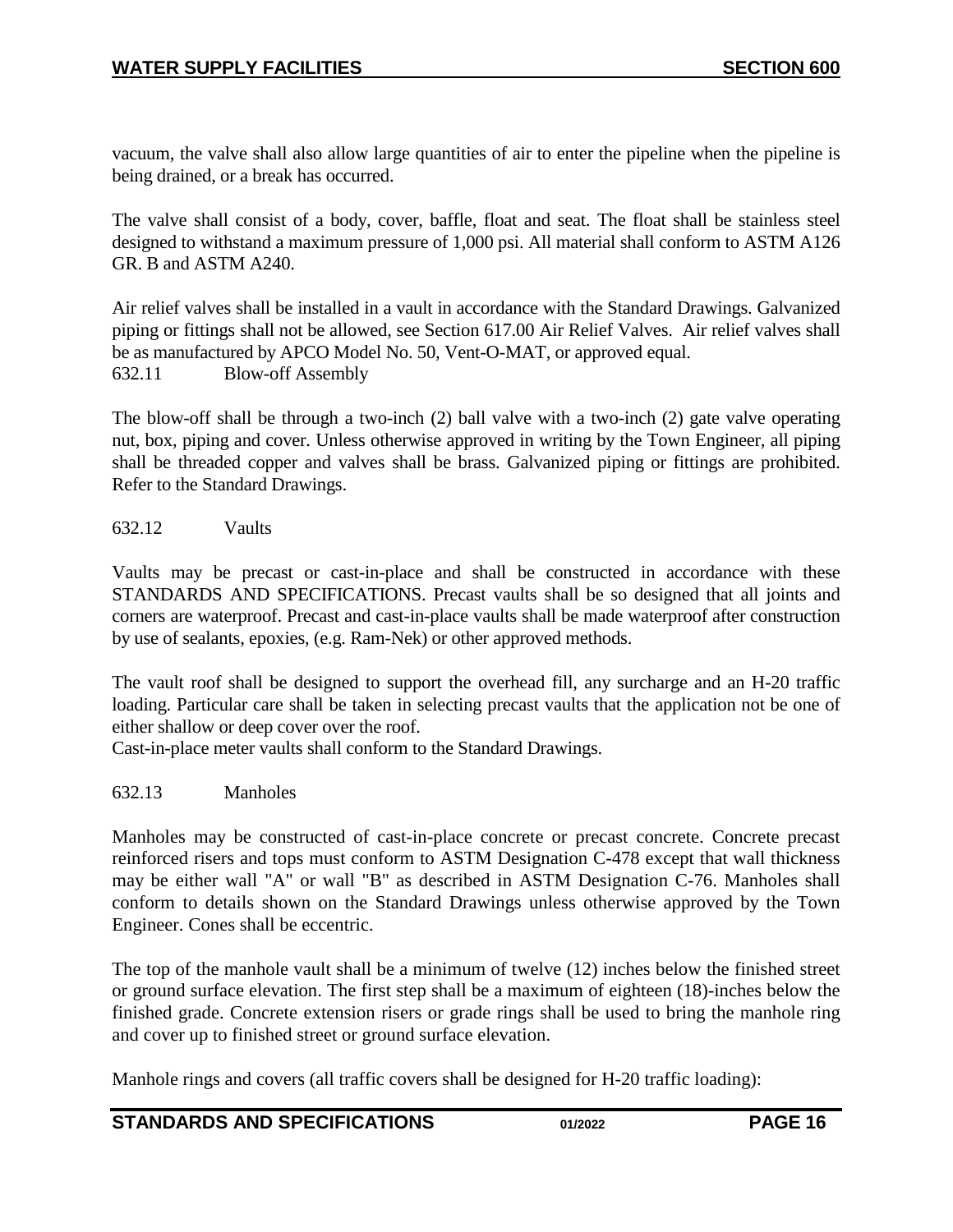- A. Twenty-four (24) inch manhole rings and covers; cover weight = approximately one hundred sixty-five  $(165)$  pounds, ring weight = approximately two hundred forty (240) pounds.
- B. Twenty-four (24) inch by thirty-six (36) inch double ring and cover (36" cover with auxiliary 24" opening and cover); 36" cover weight = approximately two hundred fifty  $(250)$  pounds. 24" cover weight = approximately one hundred sixty-five  $(165)$  pounds. 36" ring weight = approximately two hundred eighty (280) pounds.
- C. Manholes located in drainage ways, floodplains, near roadway sump conditions, or as otherwise directed shall be fitted with watertight lids with hinges and locking devices. Bolted manhole lids are not acceptable. A submittal detailing the watertight lid to be used must be accepted by the Town.

Steps shall have a minimum tensile strength of 38,000 psi, minimum yield strength of 35,000 psi, and have an elongation of not less than ten percent (10%) in two (2). inches without permanent deformation, steps must carry a load of one thousand  $(1,000)$  pounds when projected six  $(6)$ inches from the wall and fifteen hundred (1,500) pounds when projected four (4) inches from the wall. Steps shall be one-half (1/2) inch diameter steel-reinforcing rods completely encapsulated in Copolymer Polypropylene as manufactured by M.A. Industries, Inc. or an approved equal. Steps shall be spaced as shown on the Standard Drawings. All manhole steps shall be cast into the manhole barrel when the manhole is poured. The maximum distance from the finished ground (street) surface to the first step shall be twenty-four (24) inches.

Mortar for manholes shall be mixed in the following proportions by volume: One (1) part Portland cement; one-half (1/2) part hydrated lime; and three (3) parts sand or masonry cement. The cement, lime, and sand will be thoroughly mixed dry and only enough water added to form a mortar of proper consistency. Mortar shall be used within one (1) hour after mixing with no retempering permitted. Mortar that has taken a partial set is prohibited from use.

<span id="page-16-0"></span>632.14 Manhole Base Slabs and Base Beams

Manhole base slabs may be poured in place or precast. Where possible, inverts will be the PVC pipe with the top half cut out. The slab shall be designed to uniformly support the earth load and any other reasonable loads that may occur. The minimum slab thickness shall be six (6) inches. The minimum reinforcement will be #4 Rebar grid on one (1) foot centers.

If required, manhole base beams shall be precast, reinforced concrete. The beams shall be twelve (12) inches wide by nine (9) inches deep by eight (8) feet long.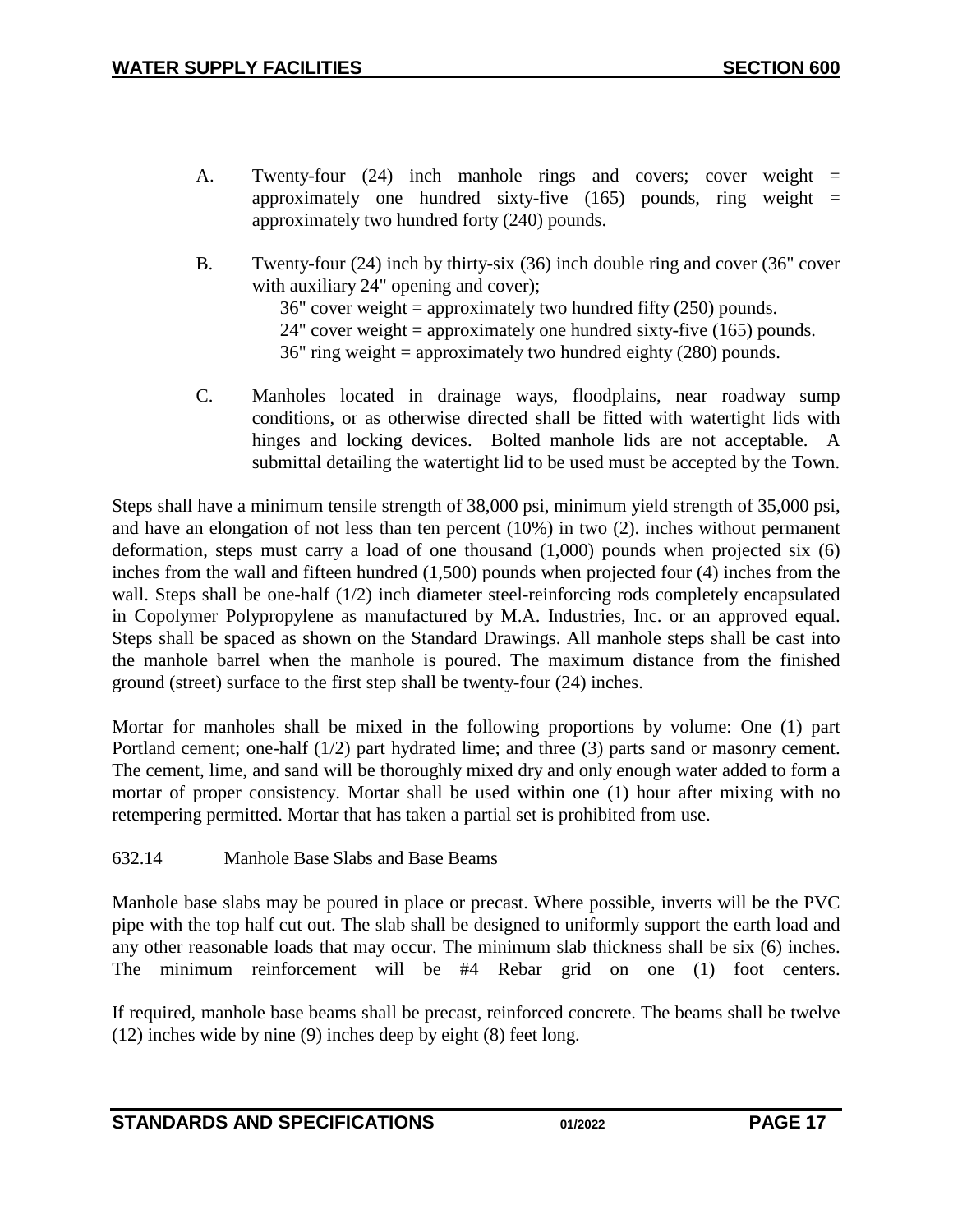The reinforcement shall consist of three (3) No. 5 bars longitudinally and No. 4 bars at twelve (12) inch centers transversely.

#### <span id="page-17-0"></span>632.15 Sump Pits for Vaults and Manholes

Sumps with a gravity drain line or sump pump are required for vaults or manholes in areas where there is a history of seepage into existing vaults and in all telemetry equipment and pressure regulating valve manholes and vault installations, as determined by the Town Engineer.

Normal practice in constructing a sump is to excavate a thirty- (30) inch diameter hole about three (3) feet deep. A six-inch (6) floor is poured and allowed to set. Then a twenty-four-inch (24) diameter cardboard tubing (i.e. Sonotube or approved equal) is used for an inside form, and concrete is poured behind it approximately three inches (3) thick. An approved waterstop shall be installed between the wall and floor and wall and vault or manhole base.

#### <span id="page-17-1"></span>632.16 Vent Pipes

Unless otherwise approved by the Town Engineer, vent pipes shall be used in vaults and pits to allow gases to escape. Installations that contain electrical equipment shall have a blower attached to the vent system. Vent pipes shall be field located at the nearest intersection of the street property line and the side lot line. Refer to the Standard Drawings.

Above ground vent pipe shall be six (6) inch nominal diameter galvanized steel pipe, Grade 40, conforming to ASTM Standard Designation A 53. The vent screen shall be a three (3/4) fourths inch No. 9-11 flattened expanded galvanized metal screen. Below ground vent pipe shall be six (6) inch, AWWA C900, DR-18 PVC. All pipe penetrations through the vault wall or ceiling shall be made watertight using Link-Seal modular seals. A PVC joint by standard pipe thread female adapter shall be used to connect the steel pipe to the PVC pipe at ground level.

#### 632.17 Corrosion Protection Systems

When soil resistivity is less than two thousand five hundred  $(2,500)$  ohm-centimeters (OHM-CM), but greater than one thousand (1,000) OHM-CM, ductile iron pipe may be used if approved by the Town Engineer, but must be protected against corrosion with design provided by a qualified professional.

#### 632.17.01 Polyethylene Encasement Material

Polyethylene wrap shall be used on all cast iron or ductile iron pipe, fittings, rods, and appurtenances. Refer to the Standard Drawings. Polyethylene wrap for non-potable use shall be purple.

Twenty-four (24) inch flat width tubing shall be used with four-inch (4), six (6) inch and eight (8) inch diameter pipe. Thirty-inch (30) flat width tubing shall be used with all twelve (12) inch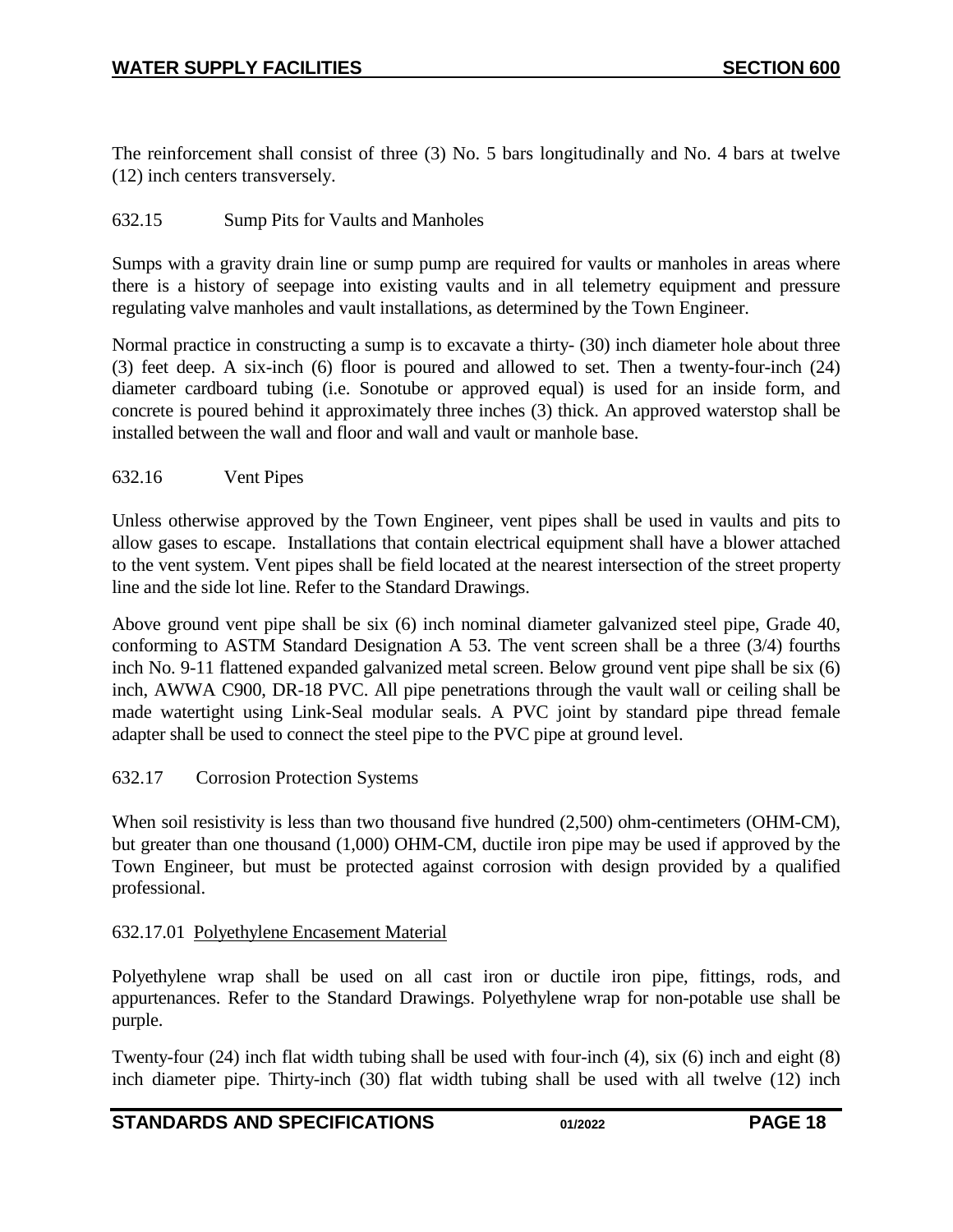diameter pipes. Thirty-six (36) inch flat width tubing shall be used for sixteen (16) inch diameter pipe. Fifty-two (52) inch flat width tubing shall be used with twenty (20) inch and twenty-four (24) inch diameter pipe.

Harness rods shall be covered by a four (4) inch wide flat polyethylene tubing. The entire joint shall be covered by a cigarette-wrap of forty-eight (48) inch wide polyethylene sheet material over each set of lugs. Irregular shaped valves and fittings shall be covered with a forty-eight (48) inch wide flat polyethylene sheet material.

## 632.17.02 Insulators

Insulators shall be installed at the outlet end of the corporation stop. Insulators shall be Ford Service Insulators or an approved equal for service lines. Refer to the Standard Drawings.

## 632.17.03 Tape

The polyethylene seams and overlaps shall be wrapped and held in place by means of two-inch wide plastic-backed adhesive tape. The tape shall be Polyken #900 (polyethylene), Scotchrap #50 (polyvinyl) or equal. The tape shall be such that the adhesive will bond securely to both metal surfaces and polyethylene film.

### <span id="page-18-0"></span>632.18 Tracer Wire and Warning Tape

A No. 12 AWG insulated, single strand copper wire shall be attached to all pipes, for the purpose of future locating, as detailed in the Standard Drawings. A three (3) inch wide, detectable warning tape shall be installed above all pipe, for the purpose of warning of location of buried pipeline as detailed in the Standard Drawings. Certification of continuity testing required at time of Initial Acceptance.

#### <span id="page-18-1"></span>632.19 Bedding Materials

Bedding materials shall be in accordance with Section 352.00, Bedding for Pipelines and Service Lines, of these STANDARDS AND SPECIFICATIONS.

<span id="page-18-2"></span>632.20 Concrete

All concrete shall conform to Town Standards for Portland Cement Concrete Work as specified in Section 400 of these STANDARDS AND SPECIFICATIONS and applicable referenced portions of the Denver Water Board Specifications.

<span id="page-18-3"></span>632.21 Plastic Liner Pipe (slip lining)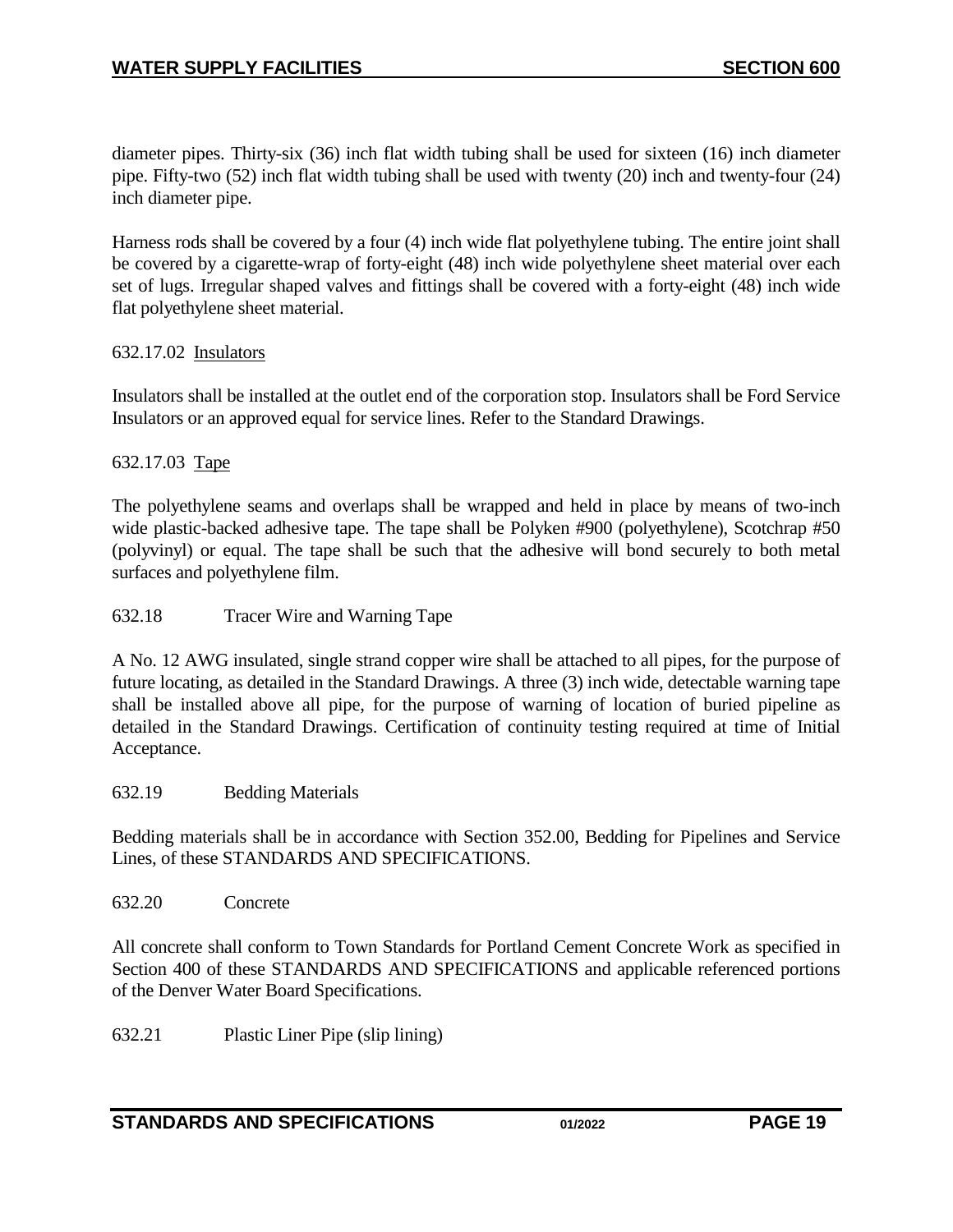Water main slip lining materials shall comply with all applicable requirements of Section 732.09, Plastic Liner Pipe (slip lining), of these STANDARDS AND SPECIFICATIONS and as herein noted.

## <span id="page-19-0"></span>632.22 Steel Casings for Bores

Steel casing pipe shall comply with all applicable requirements of Section 732.10, Steel Casings for Bores, of these STANDARDS AND SPECIFICATIONS.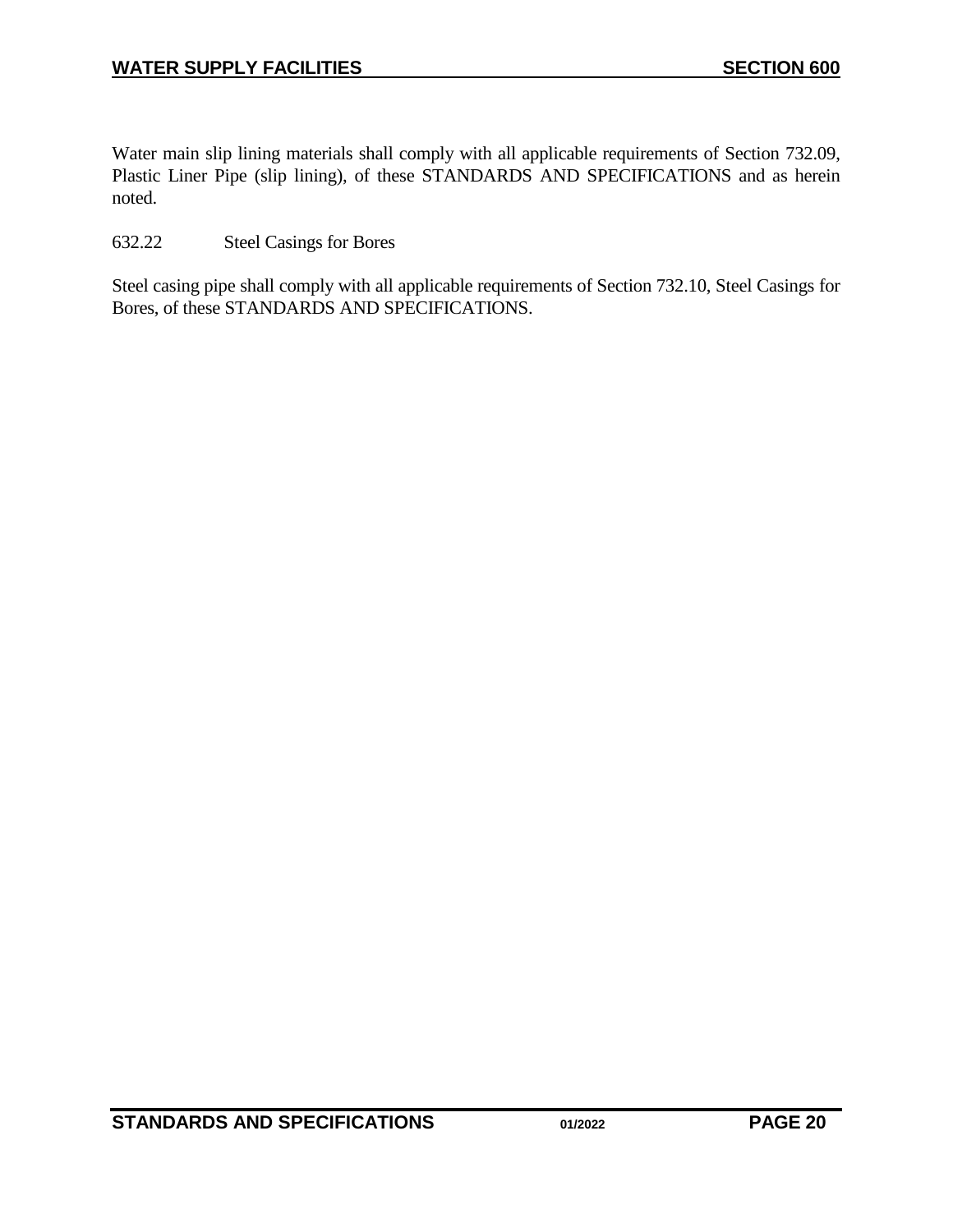### **633.00 Installation**

<span id="page-20-0"></span>633.01 General

All work shall conform to applicable portions of AWWA C600, "Installation of Ductile Iron Water Mains", and to the pipe manufacturer's installation instructions except as modified by these specifications.

## <span id="page-20-1"></span>633.02 Alignment and Grade

Field parties, under the supervision of a licensed surveyor or a professional engineer, will determine alignment and grade of the pipe and the location of fittings, valves, and hydrants. The required minimum depth of cover between the top of the pipe barrel and the finished street grade is four (4) feet six (6) inches. The water main shall be laid to the required lines and grades with fittings, valves, and hydrants at the required locations. As-built drawings of pipe alignment, verified by a licensed surveyor or a professional engineer, shall be furnished to the Town Engineer.

<span id="page-20-2"></span>633.03 Protection of Existing Underground Utilities

The Contractor shall be held responsible for the protection of public improvements as stated in Section 141.00, Protection of Public and Utility Interests, of these STANDARDS AND SPECIFICATIONS. It shall be the Contractor's responsibility to replace all damaged public improvements at his own expense.

<span id="page-20-3"></span>633.04 Interruption of Services

Interruption of services shall be accomplished in accordance with Section 312.00, Protection of Public Improvements, of these STANDARDS AND SPECIFICATIONS.

<span id="page-20-4"></span>633.05 Pipe Installation

Proper equipment, tools, and facilities shall be provided and used by the Contractor for safe and convenient performance of the work. All pipe, fittings, valves, and hydrants shall be carefully lowered into the trench piece-by-piece in such a manner as to prevent damage to pipe materials and to protect coatings and linings. Under no circumstances shall pipe or fittings be dropped or dumped into the trench; any pipe or fittings that are dumped shall be removed from the work site and shall not be used.

All pipe and fittings shall be carefully examined for cracks and other defects, while suspended above the trench, immediately before installation in final position. The groove in the bells of ductile iron pipe shall be full and continuous or the pipe will be rejected. Defective pipe or fittings shall be removed from the job site within twenty-four (24) hours. All foreign matter or soil shall be removed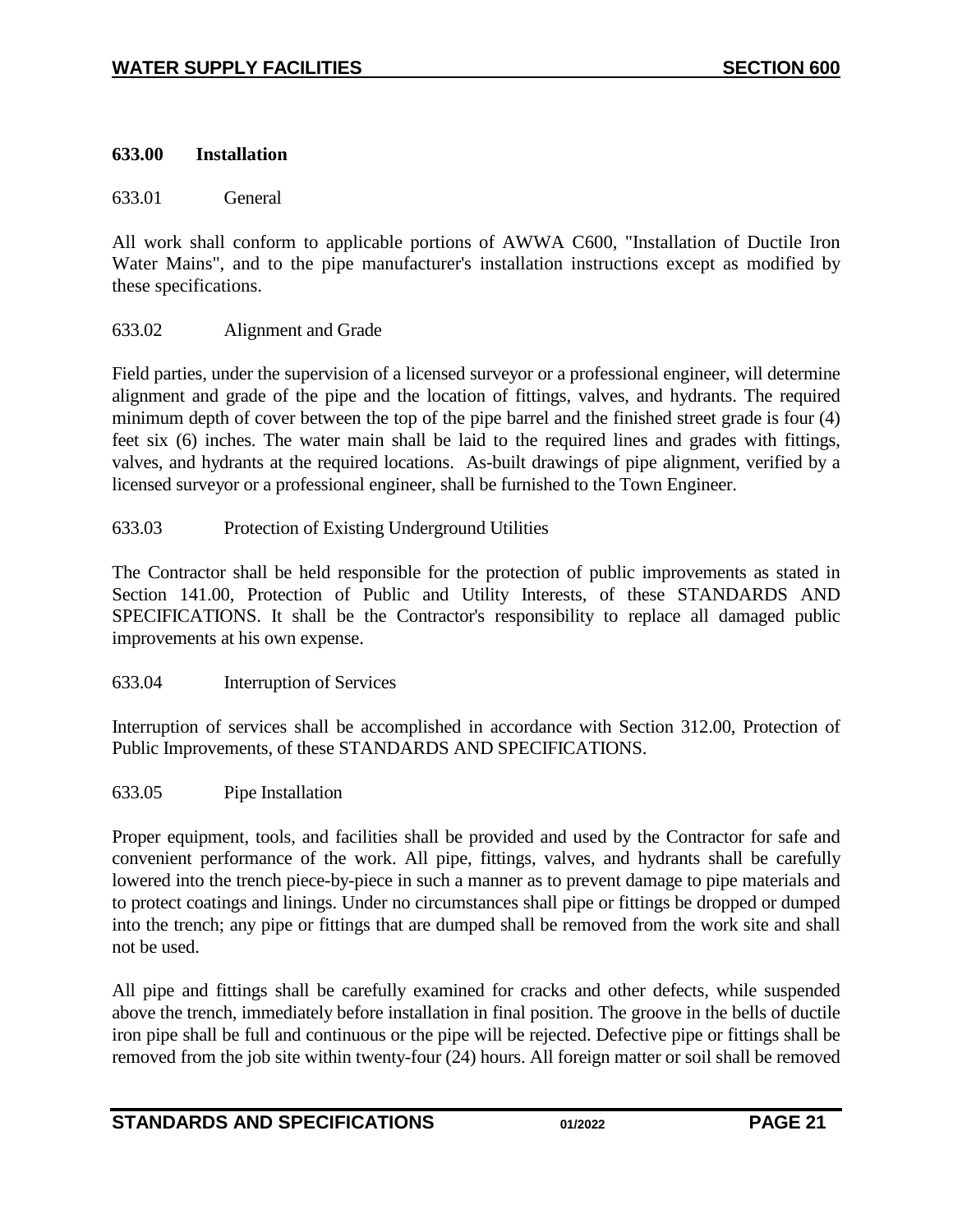from the interior and ends of pipe and accessories before they are lowered into position in the trench.

Every precaution shall be taken to prevent foreign material, including trench water from entering the pipe. If the pipe laying crew cannot lower the pipe into the trench and into place without getting soil into it, the representative of the Town Engineer shall require that before lowering the pipe, a heavy, tightly woven canvas bag of suitable size be placed over each end of the pipe and left there until the connection is made to the adjacent pipe. During construction, no debris, tools, clothing, gravel or other foreign materials shall be placed in the pipe. During construction the Contractor shall provide and maintain adequate equipment to properly remove and dispose of all water entering the trench or any other part of the work.

When buried, all ductile iron pipe fittings and appurtenances shall be protected with thick polyethylene film wrap. Miscellaneous steel or other ferrous pipe for blow-offs, etc., shall be similarly protected.

Methods for applying the wrap will conform to the following procedure:

- A. Take up pipe by a crane at the side of the trench using either a sling or pipe tongs and raise the pipe about three (3) feet off the ground. Slip a section of polyethylene tube over the spigot end of the pipe and bunch-up, accordion fashion, between the ends of the pipe and the sling. The tube shall be cut to a length approximately two (2) feet longer than the length of the pipe.
- B. Lower the pipe into the trench. Seat spigot end in bell of adjacent pipe and lower pipe to the trench bottom. A shallow bell-hole shall be provided in the trench bottom to facilitate wrapping of the joint.
- C. Make up the pipe joints in the normal fashion.
- D. Remove sling from center of pipe and hook into bell cavity; raise bell end three (3) or four (4) inches to permit tube of polyethylene film to be slipped along the full length of the barrel. Enough film shall remain bunched-up, accordion fashion, at each end of the pipe to overlap adjoining pipe about one (1) foot.
- E. To make an overlap joint; (1) pull film over bell of pipe; (2) fold film around adjacent spigot and wrap with about three (3) circumferential turns of the two (2) inch wide plastic adhesive tape to seal the tube of film to the pipe. The tube of the adjacent pipe shall be pulled over the above wrap on the pipe bell and sealed in place behind the bell using about three (3) circumferential turns of the two (2) inch plastic adhesive tape.
- F. The resulting wrap on the bell of the pipe shall be loose and will be pulled firmly around the barrel of the pipe; excess material shall be folded over at the top and the
- G. fold held in place by means of six (6) inch strips of two (2) inch wide plastic adhesive tape at intervals of about three (3) feet along the pipe barrel.
- H. Fittings, valves, hydrants, etc., shall be hand-wrapped using sheet polyethylene film held in place with plastic adhesive tape. Bends, reducers, and offsets shall be wrapped with polyethylene tube in the same manner as pipe. Valves shall be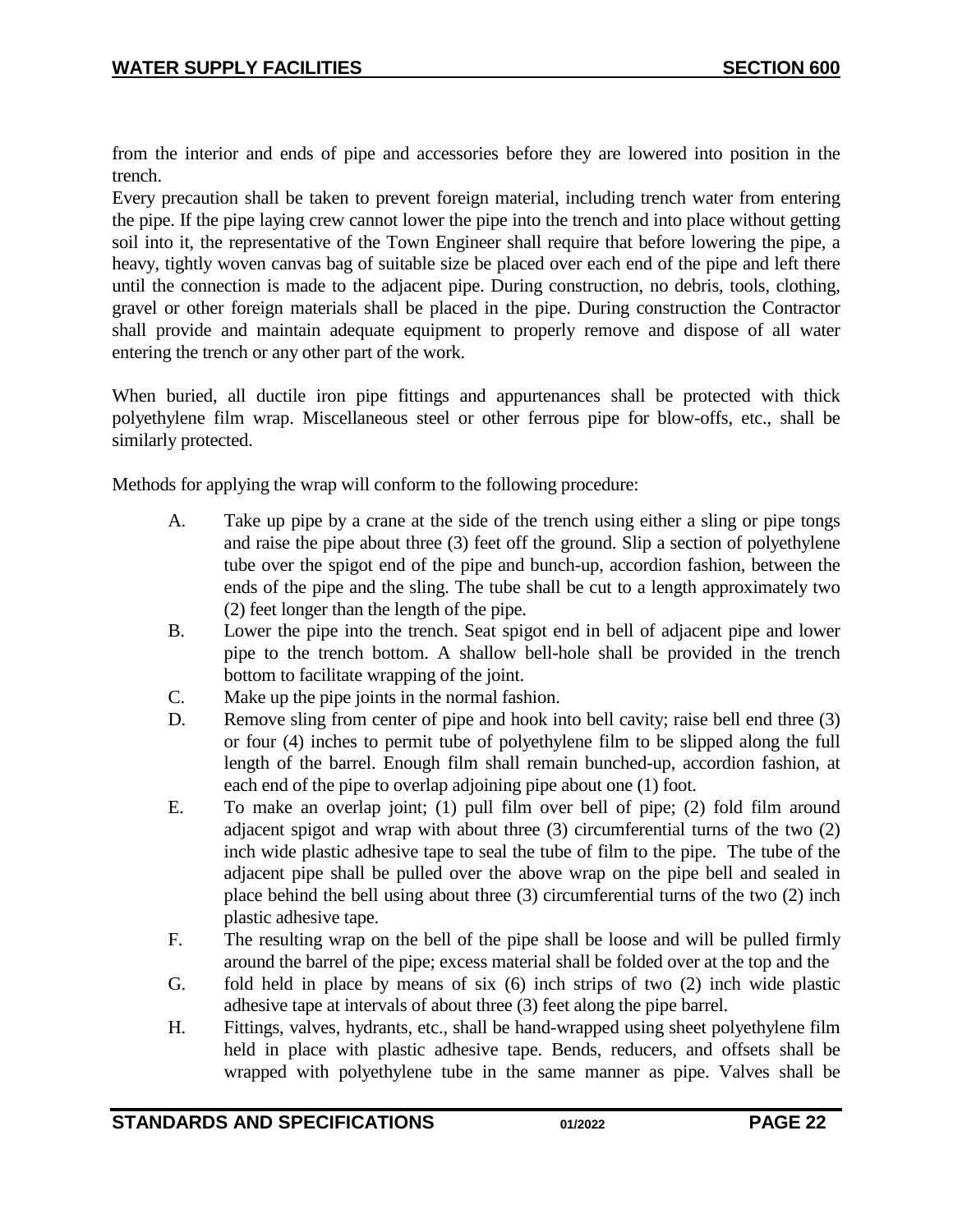wrapped by bringing tube wrap on adjacent pipe over bells or flanges of the valve and sealing with adhesive tape. The valve bodies must then be wrapped with a flat sheet of film, passed under valve bottom and brought up around body of stem, and fastened in place with adhesive tape. Hydrants shall be wrapped with polyethylene tube slipped over hydrant to encase it from the lead-in valve to the ground level of the hydrant. All fittings requiring concrete backing shall be completely wrapped prior to placement of concrete thrust block.

According to the manufacturer's recommendation, as each length of pipe is placed in the trench, the circular rubber gasket must be lubricated and installed. The plain end shall be centered in the socket with care to keep the joint from contacting the ground. The pipe shall then be properly seated to the reference mark and brought to correct line and grade. Do not insert beyond the reference mark. After installation of the polyethylene protective wrap as described above, pipe shall be secured in place by installation of backfill or bedding material, tamped under and along it up to the spring line of the pipe.

Whenever pipe lying is not in progress, the open ends of pipe shall be closed by means of a watertight plug. Cutting of pipe for inserting valves, fittings, or closures pieces shall be done in a neat and professional manner without damage to the pipe or lining, so as to assure a smooth end at right angles to the axis of the pipe. Pipe ends shall be smooth and beveled with a file or other tools according to the pipe manufacturer's recommendations.

The Town Engineer shall be notified at least one working day (twenty-four [24] hours) in advance of when pipe is to be laid in any trench. No pipes shall be covered until a representative of the Town has inspected them.

#### <span id="page-22-0"></span>633.06 Thrust Blocking, Restrained Joints and Fittings

Thrust blocks and mechanical restraints shall be used at all valves, bends, fittings with mechanical or push-on type connections and dead ends length shall be as required by the design engineer.

Thrust blocking shall be in accordance with the Standard Drawings. Care shall be taken not to block outlets or to cover bolts, nuts, clamps or other fittings or to make them inaccessible. A bond breaker shall be placed between the pipe and the thrust block to aid in ease of future removal. The thrust block shall bear against undisturbed earth.

All forming for thrust blocks and anchors shall be done by bulk heading around the shape of the thrust block or anchor with wood, burlap, or reinforced paper sacks filled with sand or earth. Wood forms shall be removed before backfilling. Newly placed thrust blocks shall be allowed to set, undisturbed, for a minimum of twenty-four (24) hours prior to any backfilling, tamping or compaction.

Mechanical restraints shall be used at all valves, bends, fittings with mechanical or push-on type connections and dead ends. Restraints shall be protected in accordance with Section 632.17 of these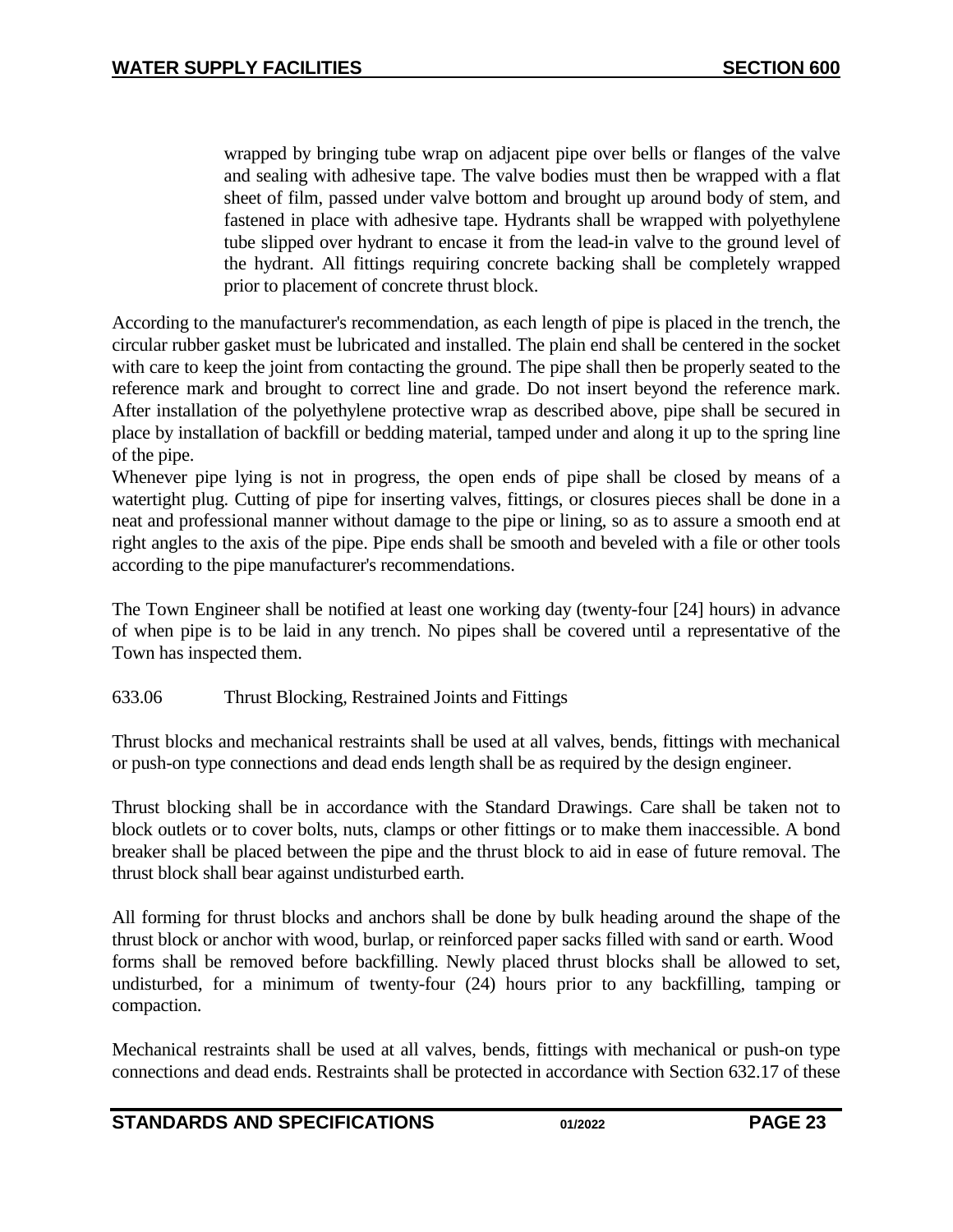STANDARDS AND SPECIFICATIONS. Mechanical restraints shall be MegaLug by EBBA Iron, "Star Products", "All Grip" Series 3600, Ford Uni-Flange Series 1400 and 1500 or approved equal.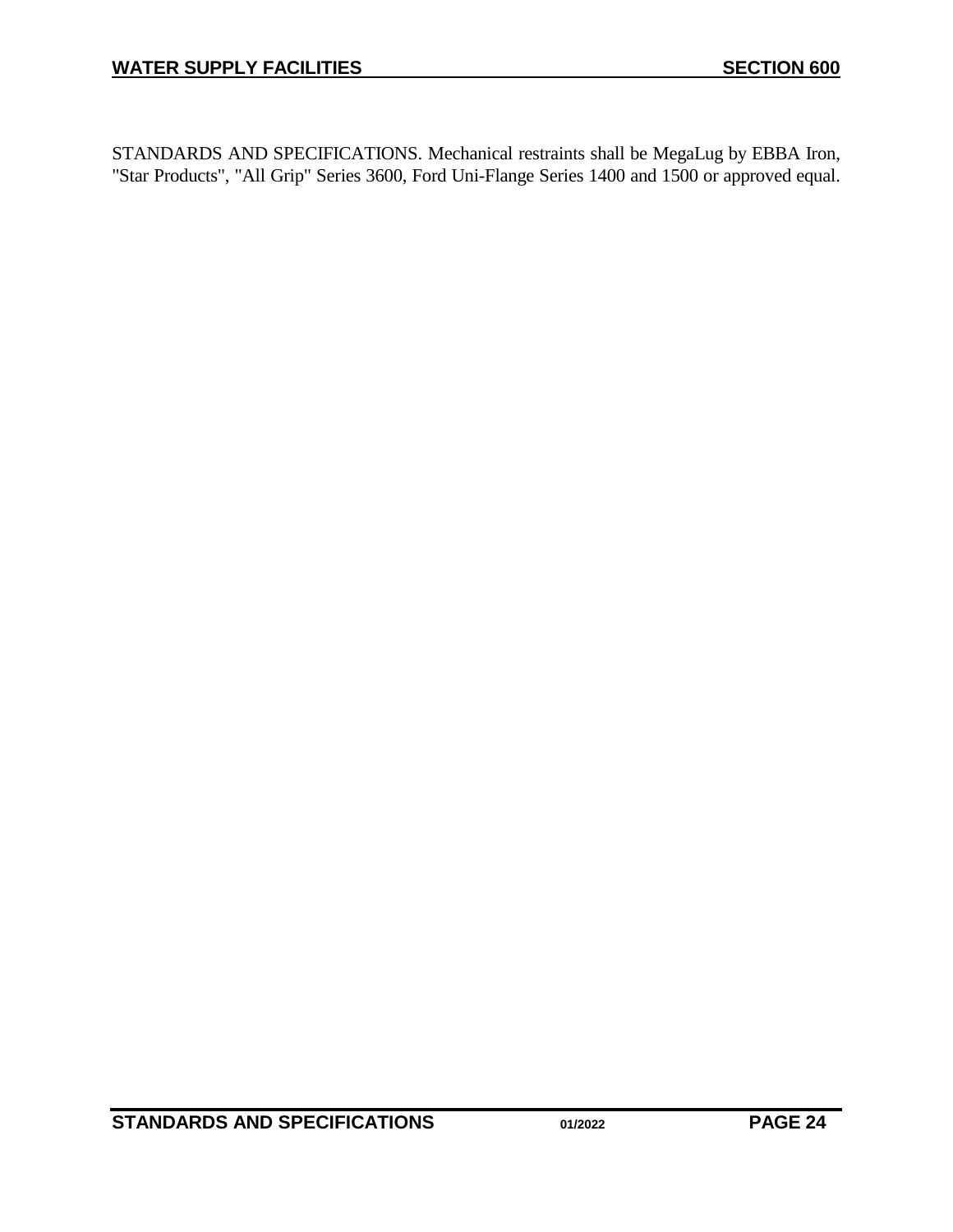## <span id="page-24-0"></span>633.07 Setting Valves and Hydrants

Immediately prior to installation of a valve or hydrant, the following operations shall be performed. The valve or hydrant shall be carefully inspected. The interior shall be thoroughly cleaned; the valve or hydrant shall be operated as many times as necessary to determine that all parts are in proper working order with the valve seating properly and the hydrant drain valve operating properly. Valves and hydrants shall be set plumb, in a vertical position and securely braced in place.

Each hydrant shall have a six (6) inch gate valve on the inlet line and shall be connected to the main by a six (6) inch ductile iron, polyethylene wrapped pipe. The gate valve shall be restrained to a swivel tee or mechanical joint tee with anchor coupling.

Hydrants shall be set with the bury line at the established finished grade and with hose nozzles parallel to the curb with the pumper nozzle facing the curb and at least six inches (6") behind curbs or sidewalks.

Hydrants shall be provided with a drainage pit with nine (9) square feet of surface area and two (2) feet of depth below the barrel of the inlet. Pits shall be backfilled with one and one-half (1-1/2) inch, washed, crushed rock to a level six (6) inches above the barrel drain hole. A concrete thrust block will be provided at the bowl of each hydrant as shown on the Standard Drawings and shall be placed to prevent obstruction of the barrel drain hole. Hydrants and valves shall be backfilled to the ground surface as specified in Section 350.00 of these STANDARDS AND SPECIFICATIONS.

<span id="page-24-1"></span>633.08 Plastic Liner Pipe (Slip lining)

Plastic liner pipe shall be installed in accordance with all applicable portions of Section 733.09, Plastic Liner Pipe, of these STANDARDS AND SPECIFICATIONS.

<span id="page-24-2"></span>633.09 Steel Casing and Carrier Pipe Installation

Steel casing and carrier pipe shall be installed in accordance with Section 733.10, Steel Casing and Carrier Pipe Installation, of these STANDARDS AND SPECIFICATIONS.

#### 633.10 Test Stations

Underground pipeline test stations shall be installed at the locations shown on the accepted plans and in accordance with the details shown on the Standard Drawings.

## <span id="page-24-3"></span>633.11 Plugging of Dead Ends

Standard plugs or caps shall be installed at temporary dead ends of all fittings and pipes, and an adequate thrust block provided. Mechanical restrained joints shall be provided as required by the Town Engineer. Dead ends on any line shall be provided with a fire hydrant and proper valve.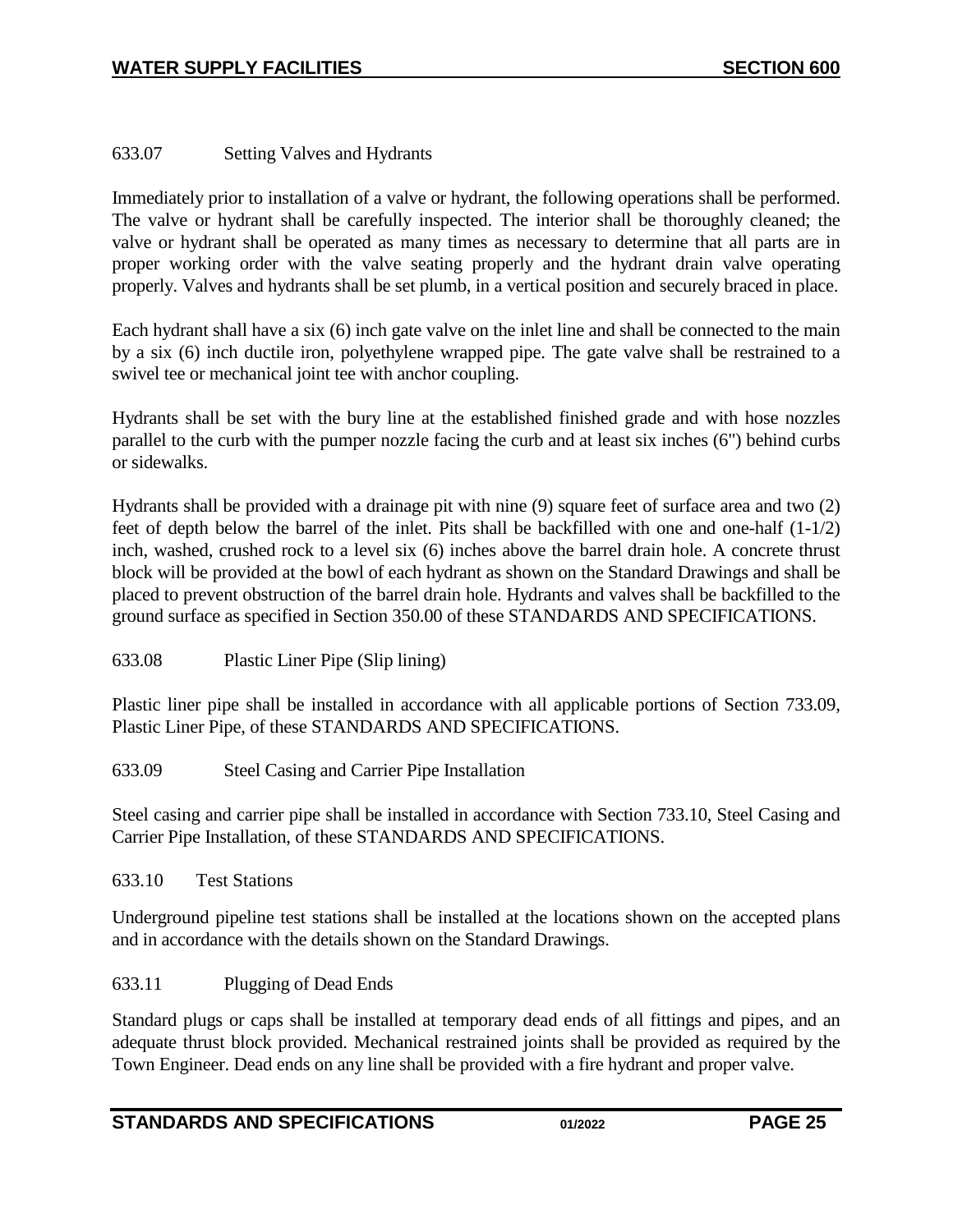## <span id="page-25-0"></span>633.12 Filling and Venting the Line

The Town's Public Works Department shall operate all valves. The line shall be slowly filled with water and all air expelled from the pipe. Care shall be taken that all available hydrants (including hydrant gate valves), air relief valves, and other vents are open during the filling of the line. Where hydrants or other vents are not available in the line, the Contractor shall make whatever taps are required for venting purposes. The rate of filling the line shall not exceed the venting capacity.

## <span id="page-25-1"></span>633.13 Disinfection and Flushing of Mains and Fire Lines

All mains and fire lines shall be disinfected in accordance with the requirements of the Colorado Department of Health and the procedure set forth in AWWA C651, "Standard for Disinfecting Water Mains".

The chlorine solution shall be retained in the line for at least twenty-four (24) hours. The chlorine residual at the pipe extremities and other representative points shall be at least twenty-five (25) parts per million at the end of the twenty-four (24) hour period. If the test is unsatisfactory, the disinfection shall be repeated until a twenty-five (25) parts per million chlorine residual is obtained.

Following chlorination, the main shall be thoroughly flushed through all extremities until the water runs clear with no chlorine residual in excess of that carried in the existing system. As a minimum, the total capacity of that portion of the line(s) being tested must be flushed.

The line shall be tested for turbidity at the discretion of the Town Engineer. If the test is above one (1) NTU, the line shall be flushed again. If the turbidity test fails a second time the line shall be rechlorinated as noted above and then re-flushed.

Two twenty-four (24) hour Bacteriological tests, from multiple points to be determined by the Town Engineer, for total coli-form bacteria shall be performed a minimum of 24 hours apart. If either of these tests fail, the line shall be re-chlorinated, re-flushed and then retested.

The Contractor shall take all necessary precautions to prevent the flow of strong chlorine solution into existing water facilities and shall assume all responsibility for damages done by heavily chlorinated water. No water mains shall be placed in service or tapped until a written release is obtained from the public health authority having jurisdiction and a copy of that release furnished to the Town Engineer.

## <span id="page-25-2"></span>633.14 Leakage

Pressure and leakage tests shall be conducted according to the applicable sections of AWWA C600/605 to a pressure of one hundred and fifty (150) pounds per square (psi) inch at the low point of the section being tested for the duration of two (2) hours. The maximum length of line to be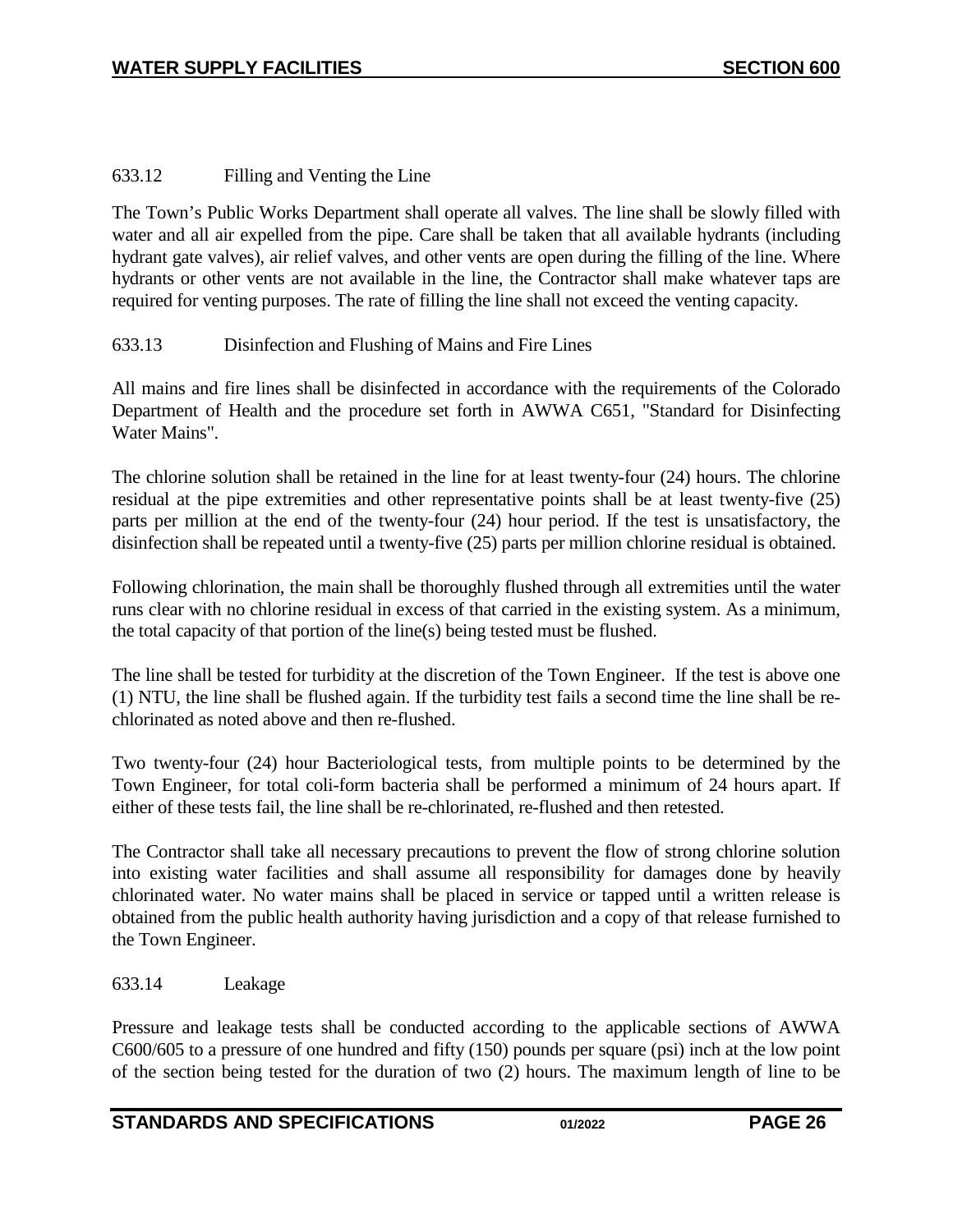tested shall be one thousand (1,000) feet. All joints are to be watertight within tolerances allowed by the specifications in AWWA C600/605. Any leakage that is discovered by observation or tests shall be located and made watertight by the Contractor. Pressure and leakage tests shall be conducted before the line has passed all required disinfection tests. All bacteriological testing will follow pressure testing and leak repairs.

<span id="page-26-0"></span>633.15 Manholes

Refer to Section 733.08, Construction of Manholes and Cleanouts, of these STANDARDS AND SPECIFICATIONS.

<span id="page-26-1"></span>633.16 Inspections

Refer to Section 154.00, Inspections, of these STANDARDS AND SPECIFICATIONS.

#### <span id="page-26-2"></span>**634.00 NON-POTABLE WATER SYSTEM**

<span id="page-26-3"></span>634.01 General

The minimum standards for the Non-Potable Water System shall be similar to those given in Section 630.00 for Water Distribution Systems with the exceptions as listed hereinafter.

<span id="page-26-4"></span>634.02 Design/Sizing

Non-Potable Water Main sizing shall be to deliver not less than twenty (20) psi dynamic pressure at the Non-Potable Water Main during peak flow rate (demand) conditions. The Non-Potable Water System will not be designed to provide any fire protection flows.

<span id="page-26-5"></span>634.03 Non-Potable Water Main Materials

Non-Potable Water Mains shall be purple and shall conform to AWWA C900 PVC, Purple Pressure Pipe for Non-Potable water, minimum Pressure Class 235. DR 18.

<span id="page-26-6"></span>634.04 Valve Boxes:

Valve boxes shall be in accordance with Drawing No. W38. The triangular valve box covers shall be Model # 4TCI16S by Castings, Inc. or approved equal and shall have "Non-Potable Water" cast on the cover.

<span id="page-26-7"></span>634.05 Warning Notification on Lines and Tape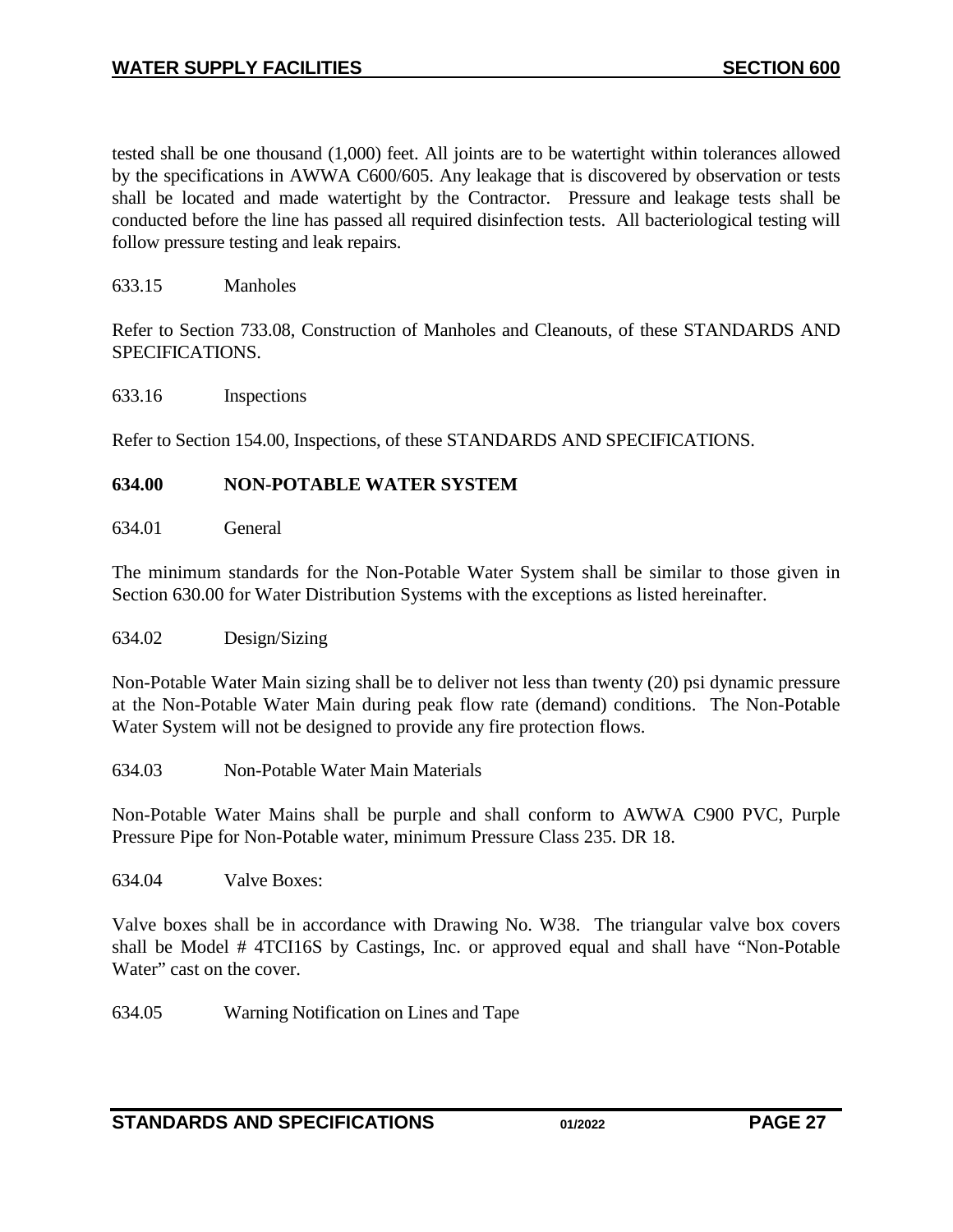All Non-Potable Water Mains shall be installed with warning tapes and with the warning printed directly onto the Non-Potable Water Main. The warning tape, and printing directly on the Non-Potable Water Main, shall state: "NON-POTABLE LINE – DO NOT DRINK".

#### <span id="page-27-0"></span>634.06 Non-Potable Water Main Installation

All mains shall be flushed in accordance with Section 633.13. Disinfection of Non-Potable Water Mains is not required.

The Non-Potable Water Main should not be installed closer than ten feet (10') horizontally to the Potable Water Main or Sanitary Sewer.

#### <span id="page-27-1"></span>**640.00 WATER SERVICE LINE CONSTRUCTION**

#### <span id="page-27-2"></span>**641.00 General**

All water service line locations shall be marked on the curb with a "W" or "V" symbol where services cross under the curb. Water service shall be in a separate trench and shall be a minimum of ten (10) feet from the sewer service line. The water service line shall be a minimum of eighteen (18) inches above any sanitary sewer crossing. All service lines shall be stubbed into the lot either ten (10) feet beyond the back of the walk or five (5) feet past any utility easement, whichever is greater, and shall be marked at the end of the water service with a 2x4 painted blue.

The water service line at the curb stop shall be no deeper than five (5) feet - six (6) inches. The water service line shall be a minimum of two (2) feet from the property line and shall not be located under a driveway unless approved by the Town Engineer.

The tap, corporation stop, meter, and the portion of the service line between the corporation stop and 5-feet past the meter shall be the same size. The service line may only be increased one standard size to the next approved larger diameter beginning 5-feet downstream of the meter. This is permitted to satisfy maximum pressure loss criteria; it is not for achieving greater flow using a smaller tap.

#### <span id="page-27-3"></span>641.01 Excavation

All excavation shall be performed in accordance with Section 341.00 of these STANDARDS AND SPECIFICATIONS.

#### <span id="page-27-4"></span>**642.00 Equipment and Materials**

<span id="page-27-5"></span>642.01 General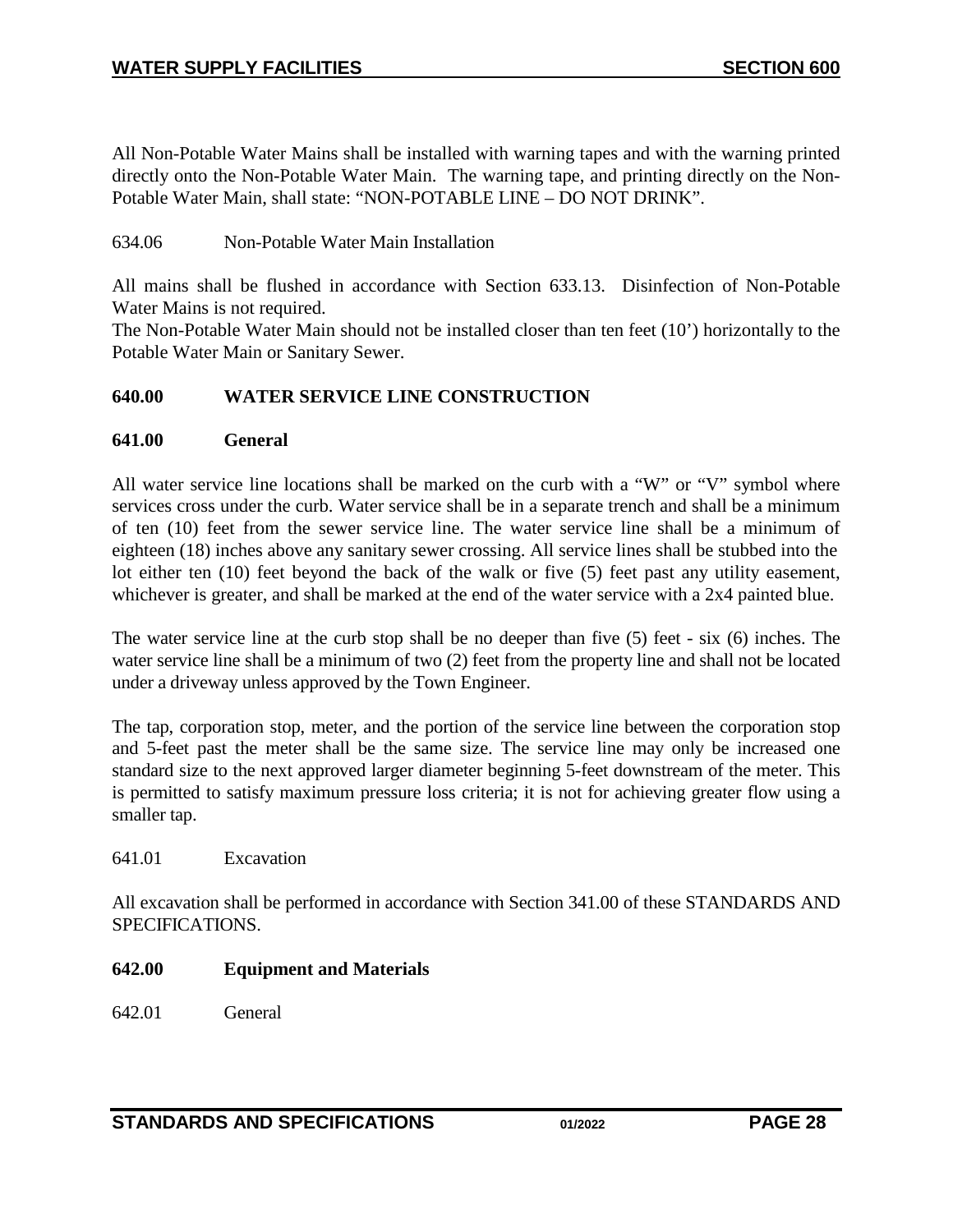All references cited in these STANDARDS AND SPECIFICATIONS as the Denver Water Board Specifications shall mean the latest edition of the Engineering Standards of the Board of Water Commissioners of Denver, Colorado.

#### 642.02 Service Lines

Service lines shall be of the size that is adequate to supply the requirements of the property being served. The minimum size line shall be three (3/4) fourths inch. All service pipes shall conform to one of the following specifications:

- A. Seamless copper tube of the type designated as "Type K" (soft) in the industry shall be used for service lines three (3/4) fourths inch through two (2) inches.
- B. Ductile Iron Pipe or PVC pressure pipe conforming to the Denver Water Board Specifications may be used for three-inch (3") service lines and shall be used for all service lines larger than three inches (3").

Service lines shall be of the same type material from beginning to end, unless the appropriate insulator is installed at the junctions of dissimilar metals and unless approved by the Town Engineer.

<span id="page-28-0"></span>642.03 Service Saddles

Service saddles shall be used for wet tapping of all PVC mains for service taps. Service saddles shall be ROMAC 202 B or approved equal. The service saddle shall be protected from corrosion in accordance with the Standard Drawings.

<span id="page-28-2"></span><span id="page-28-1"></span>

| 642.04 | Meters                        |
|--------|-------------------------------|
| 642.05 | (Left Blank Intentionally)    |
| 642.06 | (Left Blank Intentionally)    |
| 642.07 | <b>Outside Meter Settings</b> |

<span id="page-28-4"></span><span id="page-28-3"></span>All meters shall be shipped and installed by the Town.

The meter shall be furnished and installed by the Town, in a pit, manhole, or vault which shall allow for free and easy access with adequate room for installation, inspection and maintenance and shall provide protection from freezing in accordance with the Standard Drawings.

<span id="page-28-5"></span>642.08 Inside Meter Setting and Remote Readers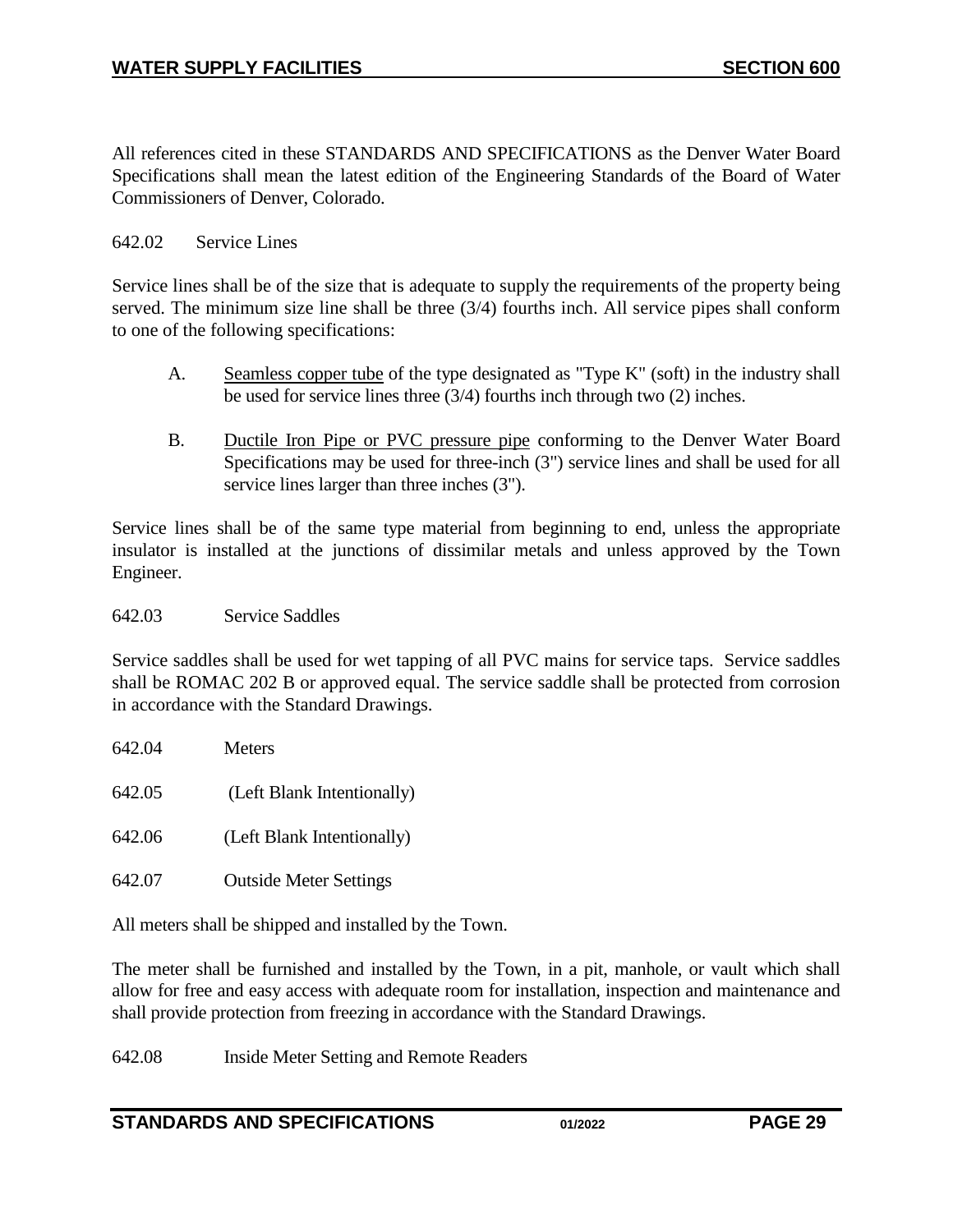All inside meters shall only be used with special approval of the Town Engineer. All inside meter settings shall be installed in a manner which will allow free access and adequate room for inspection and maintenance and will protect the meter from freezing in accordance with the Standard Drawings.

#### <span id="page-29-0"></span>642.09 Meter Bypass Line

A locking bypass line shall be required for all meters one and one half (1-1/2) inches and larger, unless otherwise approved by the Town Engineer, whether installed in an inside or outside setting. Bypass lines shall contain an independent control valve and shall contain no tees, plugs, or other outlets through which water could be withdrawn, as indicated on the Standard Drawings.

#### <span id="page-29-1"></span>642.10 Meter Check Valves

Swing check valves shall be required for all meters one and one-half (1-1/2) inch and larger unless otherwise approved by the Town Engineer, whether installed in an inside or outside setting. Check valves may be required on meters smaller than one and one-half (1-1/2) inch where any condition might exist that could cause a flow of water from the property to the main.

Valves for Use with Meters-

Gate valves three (3) inch and smaller to be used with copper service pipe shall be brass, with nonrising stems and solid wedge disc, manufactured in accordance with ASTM Specification B 62-76 and Federal Specification WW-V-54 Class A 125 PSI WSP, 150 PSI, WOG. Gate valves shall meet the requirements of AWWA Standard C800. Also refer to the Standard Drawings of these STANDARDS AND SPECIFICATIONS.

Valves larger than three (3) inches for use with ductile iron service pipe shall be gate valves with cast iron bodies. All gate valves larger than three (3) inches shall be supported by adjustable steel valve supports.

<span id="page-29-2"></span>642.11 (Left Blank Intentionally)

<span id="page-29-3"></span>642.12 Meter Yokes (Copper Setters)

Meter Yokes (Copper Setters) shall be a Ford Series 80, McDonald Series 31, Cambridge Series 6040, Mueller Series P-2474, or James Jones Company Series J04 with an angle ball valve and a padlock wing on the inlet side of meter. Yoke shall have a dual check valve on the outlet side. Service connections shall be compression fittings, with a "110", "Cam Pack", or "Mac Pack" type fitting and shall be vertical.

<span id="page-29-4"></span>642.13 Residential Meters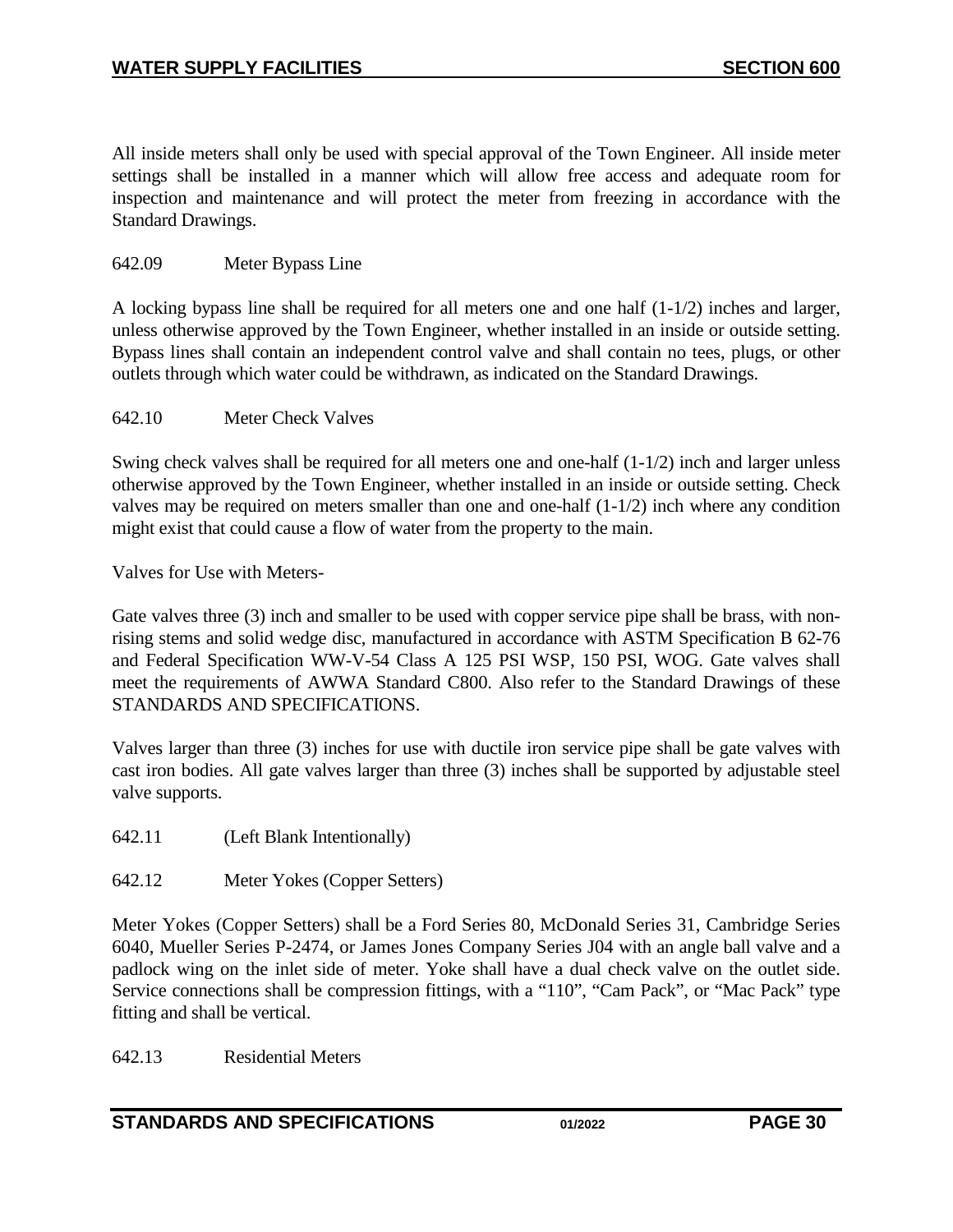The standard residential meters shall be 3/4 x 5/8 or 3/4 x 3/4 and shall be approved by the Town Engineer.

### <span id="page-30-0"></span>642.14 Residential Meter Pits and Covers

Meter pits shall be PVC or HDPE, four (4) foot tall, twenty-four (24) inch diameter body, twenty (20) inch diameter top opening in accordance with ASTM/D1505 and ASTM/D746. Meter pit covers shall be tight-fitting with a double cover and shall be Rotec DFW 12" AMR, Nicor Read Rite AMR or approved equal. The meter pit cover shall be installed at two (2) inches above final grade. The frost proof lid shall be per meter pit standard detail.

#### <span id="page-30-1"></span>642.15 Corporation Stops

Corporation stops shall provide the connection for the service line to the main. Corporation stops shall be Ford model F1000, McDonald model 4701, Cambridge model 301, Mueller model 300, James Jones Company series J1949, with compression fittings with a "110", "Cam Pack", or "Mac Pack" type fitting. See the Standard Drawings.

#### <span id="page-30-2"></span>642.16 Curb Stops

Curb stops for service lines shall be installed on the inlet side of the meter pit to provide a means for shut off. Placement of the curb stop and stop box shall be one (1) foot from the meter pit. Curb stops shall be Ford model B44-333, McDonald model 6100, Cambridge model 301, Mueller model 300, James Jones Company model J3401, with compression fittings with a "110", "Cam Pack", or "Mac Pack" type fitting. See the Standard Drawings.

#### <span id="page-30-3"></span>642.17 Curb Stop Service Boxes

Curb stop service boxes shall be cast iron, screw adjustable, two and three quarters (2-3/4) inch ODW Pentagon nut lid. The bottom part shaped like an inverted U straddling the service line shall have a flanged bottom so as to support itself. Curb stop service boxes shall be Tyler Pipe screw type series 6500 and shall be set two (2) inches above grade.

#### <span id="page-30-4"></span>**643.00 Tapping the Main**

All taps shall be wet taps. Shut down of any portion of the water system shall only be allowed when uncontrolled circumstances do not permit a wet tap. Any shut down of the water system must be approved in writing by the Town Engineer and coordinated with the Town's utility.

The contractor shall do tapping of all mains. Notification must be given to the Construction Inspector two working days (forty-eight [48] hours) in advance of the tap in order to provide ample time to schedule inspection of the work.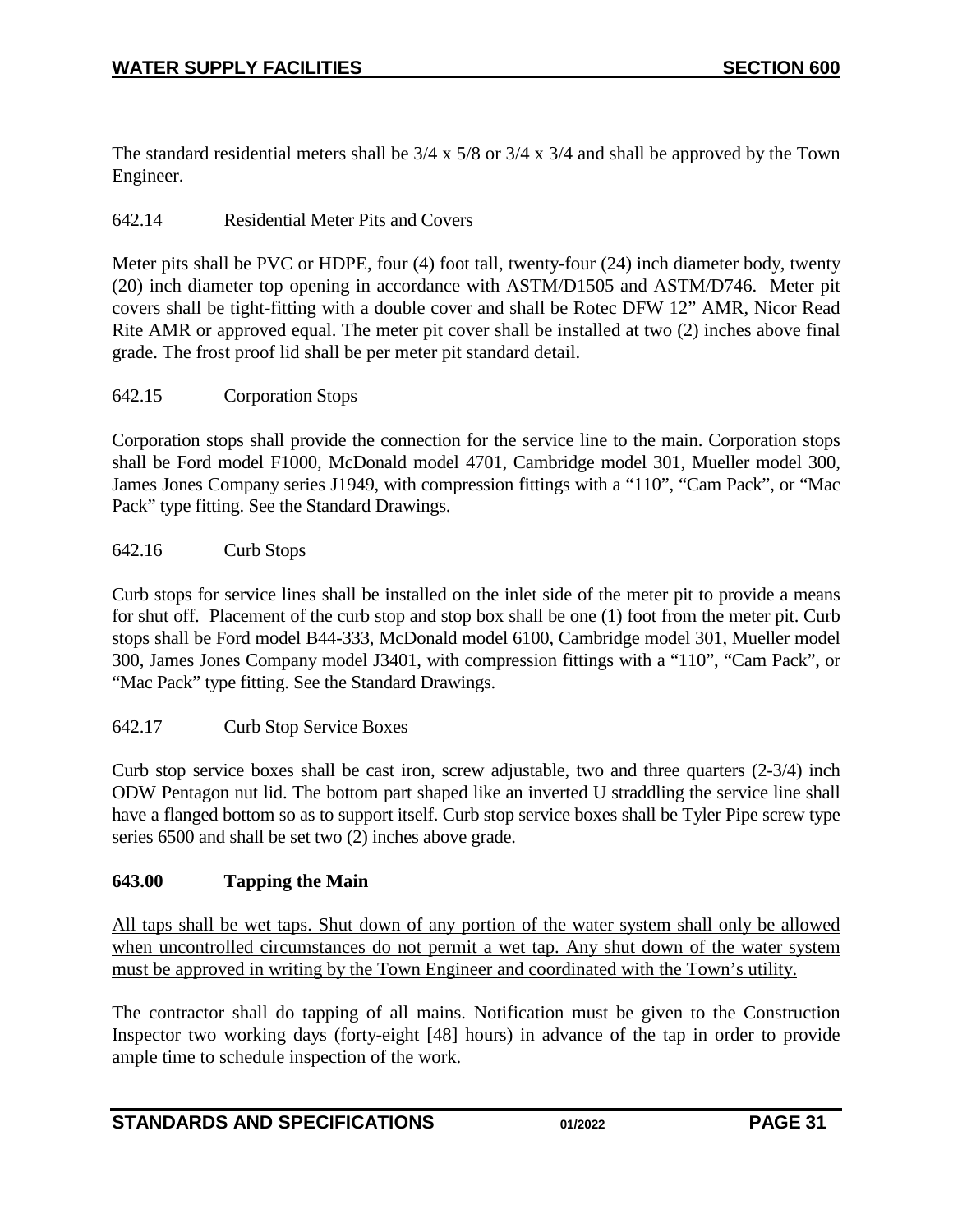#### <span id="page-31-0"></span>**644.00 Inspection**

All taps, meter sets, and inspections must be scheduled during regular working hours a minimum of two working days (forty-eight [48] hours) in advance. All taps, inspections and meter sets shall be scheduled by calling 303-926-2870. All installations by Contractors must meet these STANDARDS AND SPECIFICATIONS. Unnecessary recall inspections or meter installations are subject to an assessment that will equal the expenses accrued to complete the inspection. This amount will be one and one-half (1½) times that of the inspector's wages.

## <span id="page-31-1"></span>**645.00 NON-POTABLE WATER SERVICES.**

#### <span id="page-31-2"></span>645.01 General

The Non-Potable Water Service Lines shall be installed similarly to the standards designated in Section 640.00 for Water Service Lines; with the exceptions in materials and installation as itemized below. Non-Potable Water Service Lines shall be marked on the curb with an "R" where the service line cross under the curb.

<span id="page-31-3"></span>645.02 Non-Potable Water Service Line Materials

All Non-Potable Water Service Lines outside the meter pit shall be of plastic materials, as follows:

Three-quarter inch (3/4") through three-inch (3") size Non-Potable Water Service Lines shall be polyethylene, non-jointed, conforming to AWWA C901, minimum Class 160 psi, using HDPE 3408 material. All PE service lines shall conform to Iron Pipe Size (IPS) sharing the same O.D. as Schedule 40 and 80 PVC. The pipe shall have purple color coding, permanently co-extruded stripes on the pipe.

Non-Potable Water Service Lines four-inch (4") diameter and larger shall be AWWA C900 Purple Pressure Pipe for reclaimed water, minimum Pressure Class 235, DR 18.

<span id="page-31-4"></span>645.03 Warning Notification on Non-Potable Water Service Line and with Tape

All Non-Potable Water Service Lines shall be installed with warning tapes and with the warning printed directly onto the pipe. Warning tapes shall be installed directly on top of the Non-Potable Water Service Line longitudinally and shall be centered. Acceptable tape or printing directly on the Non-Potable Water Service Line shall state: "NON-POTABLE LINE – DO NOT DRINK".

#### <span id="page-31-5"></span>645.04 Meters and Meter Pits

Three-quarter inch (3/4") and one-inch (1") meters shall be installed per Drawing W12A; one and one-half (1-1/2") and two-inch (2") meters shall be installed per Drawing W13. The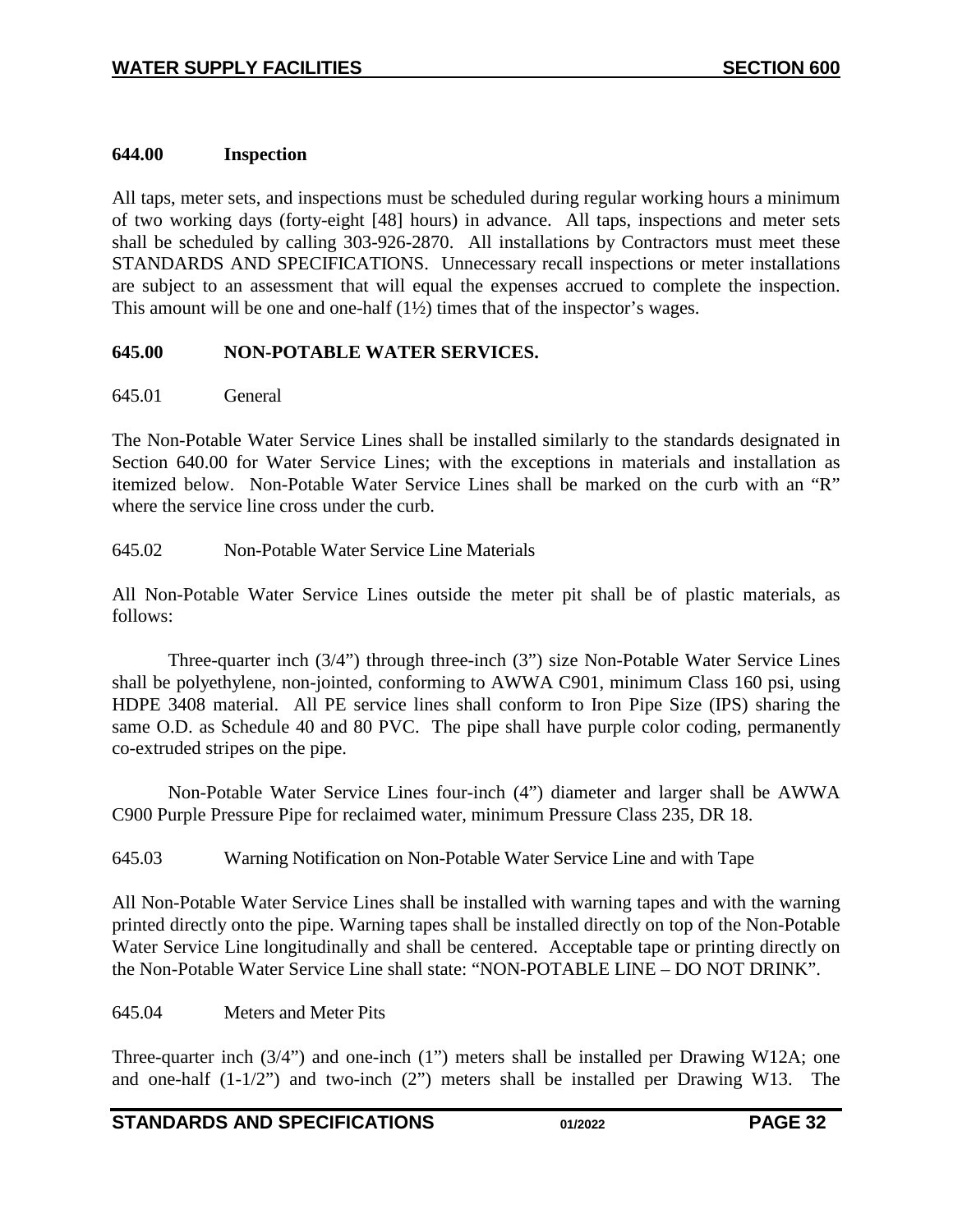requirements of Potable Water meters shall apply except; polyethylene by copper compression couplings shall be provided at the meter pit inlet and outlet, the meter color shall be purple, the pre-cast polyethylene meter pit interior color shall be purple, and by-pass piping is not needed. The ball valves shall have an enlarged tee-head embossed with "Non-Potable Water". The meter and meter pit cover shall be marked for identification purposes with a color designated by the Town.

#### <span id="page-32-0"></span>645.05 Non-Potable Water Service Line Installation

The Non-Potable Water Service Line shall not be installed closer than ten feet (10') horizontally to the Water Service Line or Sewer Service Line. No Non-Potable Water Service Lines shall be installed inside a building or within five feet (5') of a building foundation. A warning tape shall be installed per 645.03. If the meter is not installed at the time of Non-Potable Water Service Line installation, in the right-of-way, a one and one-half inch (1-1/2") black PVC or Acrylonitrile-Butadiene-Styrene marker pipe six feet (6') long, shall be installed vertically at the end of the Non-Potable Water Service Line as a marker.

## <span id="page-32-1"></span>**650.00 PUMPING FACILITIES**

## <span id="page-32-2"></span>**651.00 General**

In those locations where the Town's water distribution system may not be capable of providing adequate water pressure, the Town may require the construction of a pumping facility in order to provide proper service. The Town may not approve the installation of a pumping facility where, in the opinion of the Town Engineer, such installation would be injurious to the operation, or future operation, of the Town's water system.

The Town shall design any permanent regional (or wholesale) facilities, with reimbursement by the developer(s) served.

Where temporary pumping facilities are allowed, the Developer must provide the Town Engineer with a set of design calculations and drawings for review and acceptance by the Town Engineer as required under Section 160.00, Plans and Specifications, of these STANDARDS AND SPECIFICATIONS. The Developer shall also prepare written plan for the ultimate dismantling of the temporary pumping facility and the assimilation of the development into the Town's potable water system. The pumping facility must satisfy all requirements of the Colorado Department of Health and of these STANDARDS AND SPECIFICATIONS. The Town shall require that the Developer prepare a set of digital "as built" drawings and an AutoCAD file of the pumping facility in accordance with Section 222.00, Initial Acceptance Procedures, of these STANDARDS AND SPECIFICATIONS. Upon completion of the pumping facility, the Contractor shall also provide the Town with two (2) copies of an "Operation & Maintenance